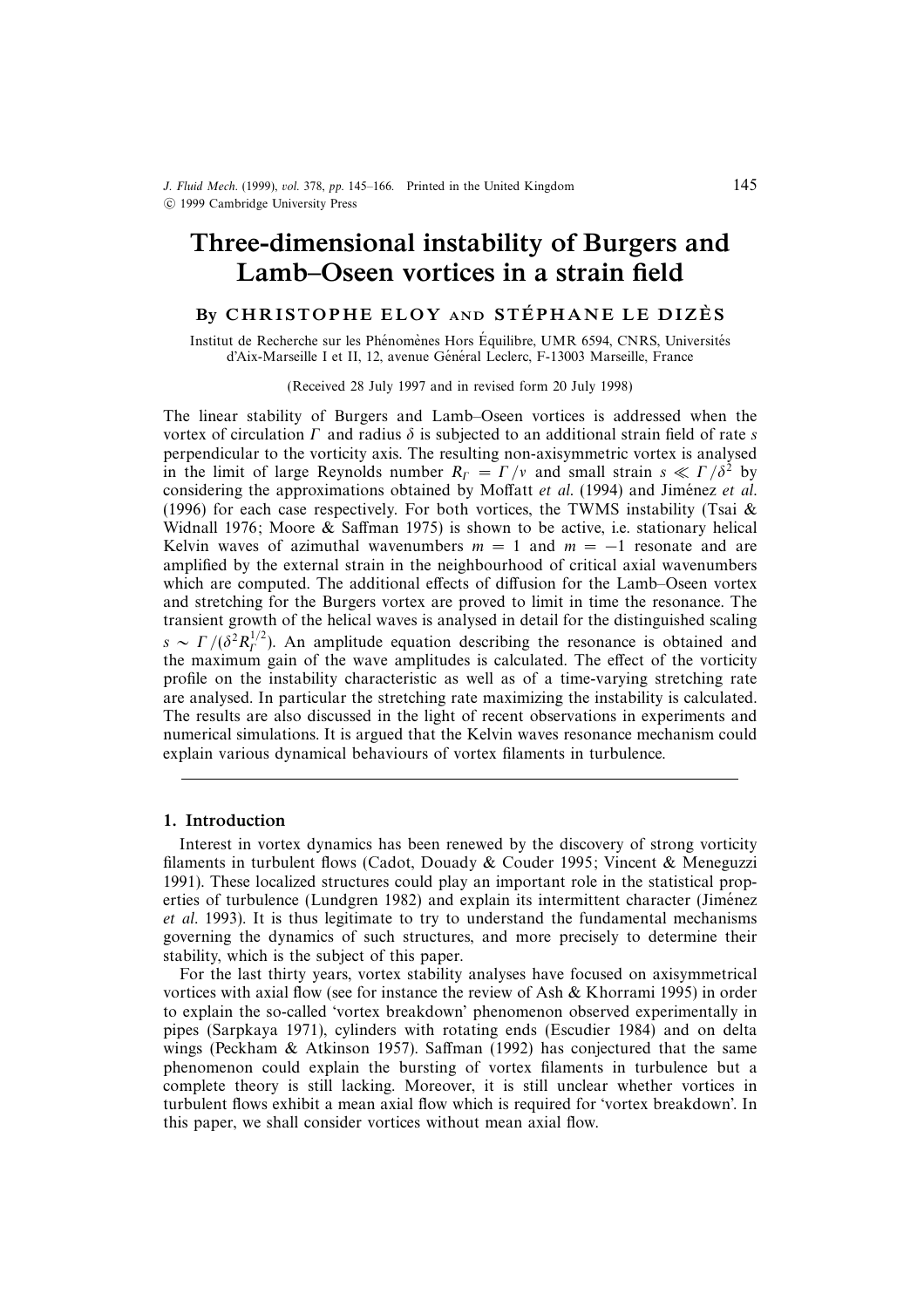## 146 C. Eloy and S. Le Dizès

Vortex filaments have been generally associated with axisymmetric vortices for which the vorticity is simultaneously concentrated by axial stretching and diffused by viscosity. The simplest models are the famous Burgers vortex which is the equilibrium vortex configuration in a uniform stretching field, and the Lamb–Oseen vortex which is an unstretched diffusing vortex. Recent works have shown the influence on intense vortex filaments of a pure shear flow (Kawahara et al. 1998) or a non-uniform axisymmetric strain field (Verzicco, Jimenez & Orlandi 1995). Non-axisymmetric ´ solutions were obtained by Moffatt, Kida & Ohkitani (1994) and Jiménez, Moffatt & Vasco (1996) (see also Ting & Tung 1965) by submitting the Burgers and Lamb– Oseen vortices to an additional plane strain field with principal axes perpendicular to the vortex axis. Non-axisymmetric corrections were calculated in the limit of large Reynolds numbers. They were shown to induce interesting modifications in the energy dissipation distribution which are in remarkably good agreement with what has been observed in numerical simulations of two- and three-dimensional turbulence (see Jiménez et al. 1996 and Moffatt et al. 1994 respectively). However, filaments are also known to exhibit a rich variety of dynamical behaviour which includes bursting, spliting and merging (see Arendt, Fritts  $\&$  Andreassen 1998, for instance). It is then natural to address the question of the stability of the above solutions.

So far, the very few existing stability analyses have in general considered the Burgers and Lamb–Oseen vortices without external strain. Bernoff & Lingevitch (1994) analysed the two-dimensional stability of the Lamb–Oseen vortex: they showed that the vortex relaxes on a time scale faster than the viscous time scale to an axisymmetric state when perturbed. More results have been obtained for the Burgers vortex but a complete three-dimensional stability analysis is still lacking. Robinson & Saffman (1984) and Prochazka & Pullin (1995) showed the stability with respect to two-dimensional perturbations. These results were recently extended by Prochazka & Pullin (1998) for a non-axisymmetric vortex. Using energy methods, Leibovich & Holmes (1981) proved that no finite critical viscosity guarantees the global decreasing of the perturbations of the Burgers vortex. Rossi & Le Dizes (1997) analysed the effect of the stretching field on the axial wavenumber of the perturbations. They showed that the discrete part of the temporal spectrum of any stretched vortex can only be associated with perturbations without axial dependency.

One of the main effects of imposing an additional external strain, perpendicular to the vortex axis, is to modify the form of the vortex core from circular to elliptical (Robinson & Saffman 1984; Moffatt et al. 1994; Jiménez et al. 1996). Such an effect is expected to be destabilizing since the elliptical character of the streamlines is indeed known to be a source of instability (Pierrehumbert 1986). This so-called 'elliptical instability' has been put on firm ground in the context of a pure elliptical flow by Bayly (1986), Landman & Saffman (1987), Waleffe (1990) and Lifschitz & Hameiri (1991) who interpreted the instability mechanism as a parametric excitation of inertial waves. Their analysis has also been extended to more complex configurations to account for stratification (Miyazaki & Fukumoto 1992), Coriolis effects (Craik 1989; Cambon et al. 1994), stretching (Le Dizès, Rossi & Moffatt 1996) time-dependency (Foster & Craik 1996; Bayly, Holm & Lifschitz 1996) and non-uniform vorticity profile (Leblanc & Cambon 1998; Sipp & Jacquin 1998). Very few experiments have been designed to study the elliptical instability and only qualitative results have been published so far (Vladimirov & Tarasov 1982; Malkus 1989; Gledzer & Ponomarev 1992). However, this instability is now recognized as a fundamental instability which could explain the three-dimensional transition of numerous flows such as wakes (Williamson 1996; Leweke & Williamson 1998b), mixing layers (Landman & Saffman 1987) and vortex pairs (Leweke & Williamson 1998a).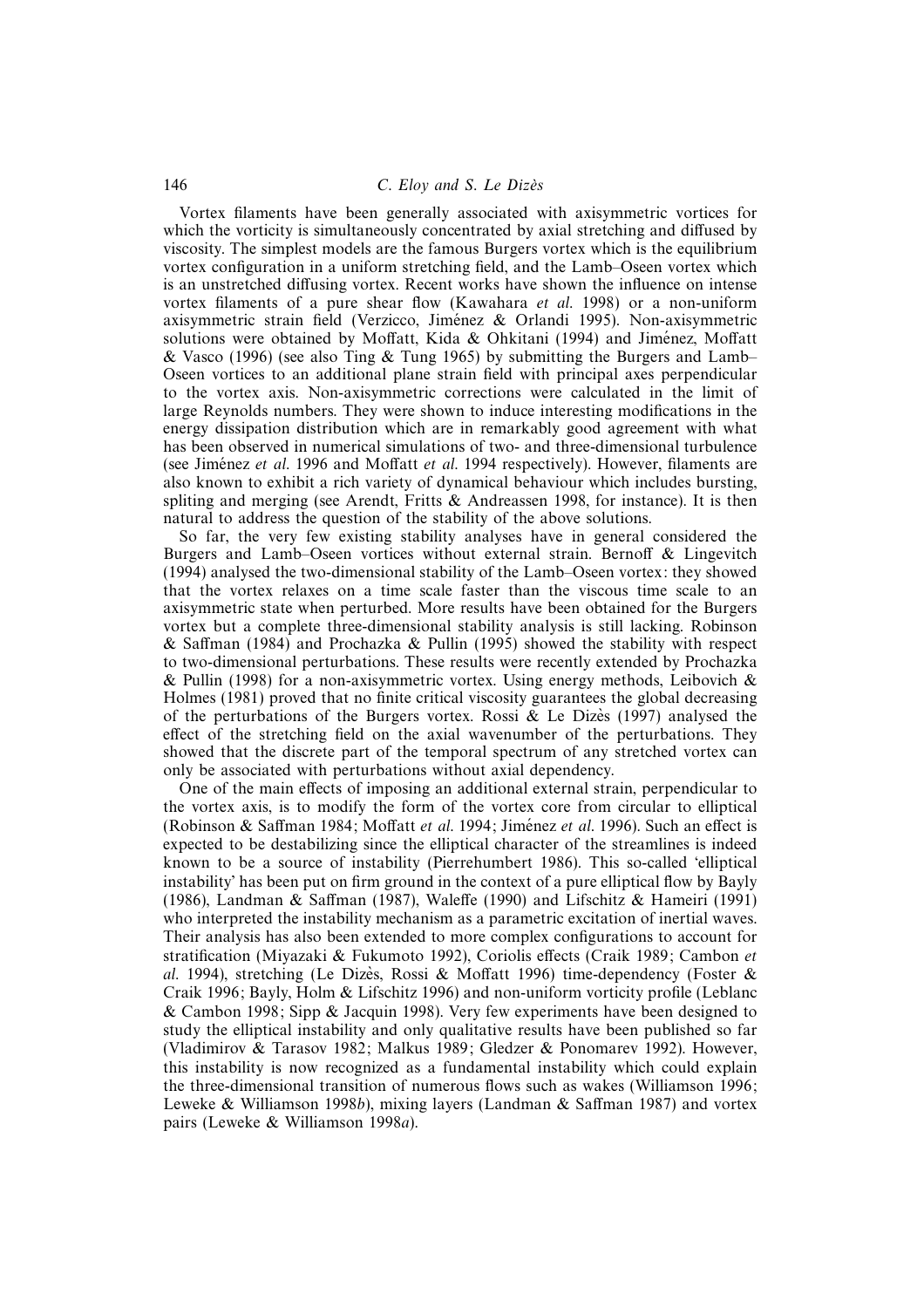Surprisingly, the elliptical instability has not immediately been related to the shortwave instability identified by Widnall, Bliss & Tsai (1974) in vortex rings and analysed by Tsai & Widnall (1976) or Moore & Saffman (1975) in the context of twodimensional inviscid vortices in a weak external strain field (see the presentation of both instabilities in Saffman 1992). Tsai & Widnall (1976) considered the case of a Rankine vortex. They showed that stationary helical waves of azimuthal wavenumbers  $m = -1$  and  $m = 1$  are amplified for certain values of their wavenumber by the external strain field. Moore  $\&$  Saffman (1975) interpreted this instability as a resonance phenomenon and gave a formal extension of Tsai & Widnall's analysis to a large class of non-viscous two-dimensional vortices. Although Waleffe (1990) did not point out the connection, his analysis permits the Tsai–Widnall–Moore–Saffman (TWMS) instability and the elliptical instability to be linked. He formed, from a superposition of most unstable inertial waves, the resonant helical modes of Tsai & Widnall (1976) in the Rankine vortex core. He also calculated the maximum growth rate of the inertial waves and obtained a value comparable to the growth rate given in Tsai  $\&$ Widnall (1976) for the resonant helical waves. This explains why the combination of helical waves  $m = -1$  and  $m = +1$  is the most unstable mode for the elliptically perturbed Rankine vortex. For more realistic vortices, the connection between both instabilities is not as simple. It would require the use of more sophisticated techniques (Bayly et al. 1996) to extend the elliptical instability to a non-uniform vorticity profile. Contrarily to the Rankine vortex, it is then not guaranteed that the stationary helical waves analysed in Moore  $\&$  Saffman (1975) for a large class of vortices constitute the most unstable mode. Despite this point which is discussed again in the last section, Moore & Saffman's (1975) analysis is useful to obtain sufficient conditions of instability. In this paper we shall demonstrate that their analysis applies to a large family of stretched vortices which includes the Burgers and Lamb–Oseen vortices if the external strain field acting on the vortices is small and if the Reynolds number is large.

This paper is organized as follows. The analysis and the results are first presented for Burgers and Lamb–Oseen vortices  $(\S2-\S4)$  and then extended to a large class of arbitrary stretched vortices in §5–§6. In §2, the basic flow solution is presented. In particular, the corrections to the Burgers and Lamb–Oseen vortices due to the external strain are given. Section 3 starts with a simple description of the instability mechanism following Moore & Saffman's (1975) analysis. The additional effects of viscosity and stretching are then discussed: they are shown to limit in time the growth of the resonant helical waves. This leads to a rough estimate for the maximum gain of the wave amplitude. In §4, an asymptotic analysis of the instability is carried out for the distinguished scaling that gives an  $O(1)$  gain. An amplitude equation describing the resonance is obtained as well as a precise value for the gain. The instability characteristics are analysed in §5. The influence of the vorticity profile on the local growth rate is first discussed. Then, the effect of the stretching field on the maximum gain is considered. For this purpose, a generalization of the analysis to an arbitrarily stretched vortex is carried out. In the last section, the general results are presented in the context of turbulent flows.

#### 2. Burgers and Lamb–Oseen vortices in a non-axisymmetric strain field

Burgers and Lamb–Oseen vortices are both axisymmetric Gaussian vortice solutions of the incompressible Navier–Stokes equations. They are respectively stretched and unstretched along their axis (the z-axis hereafter). They both admit an axial vorticity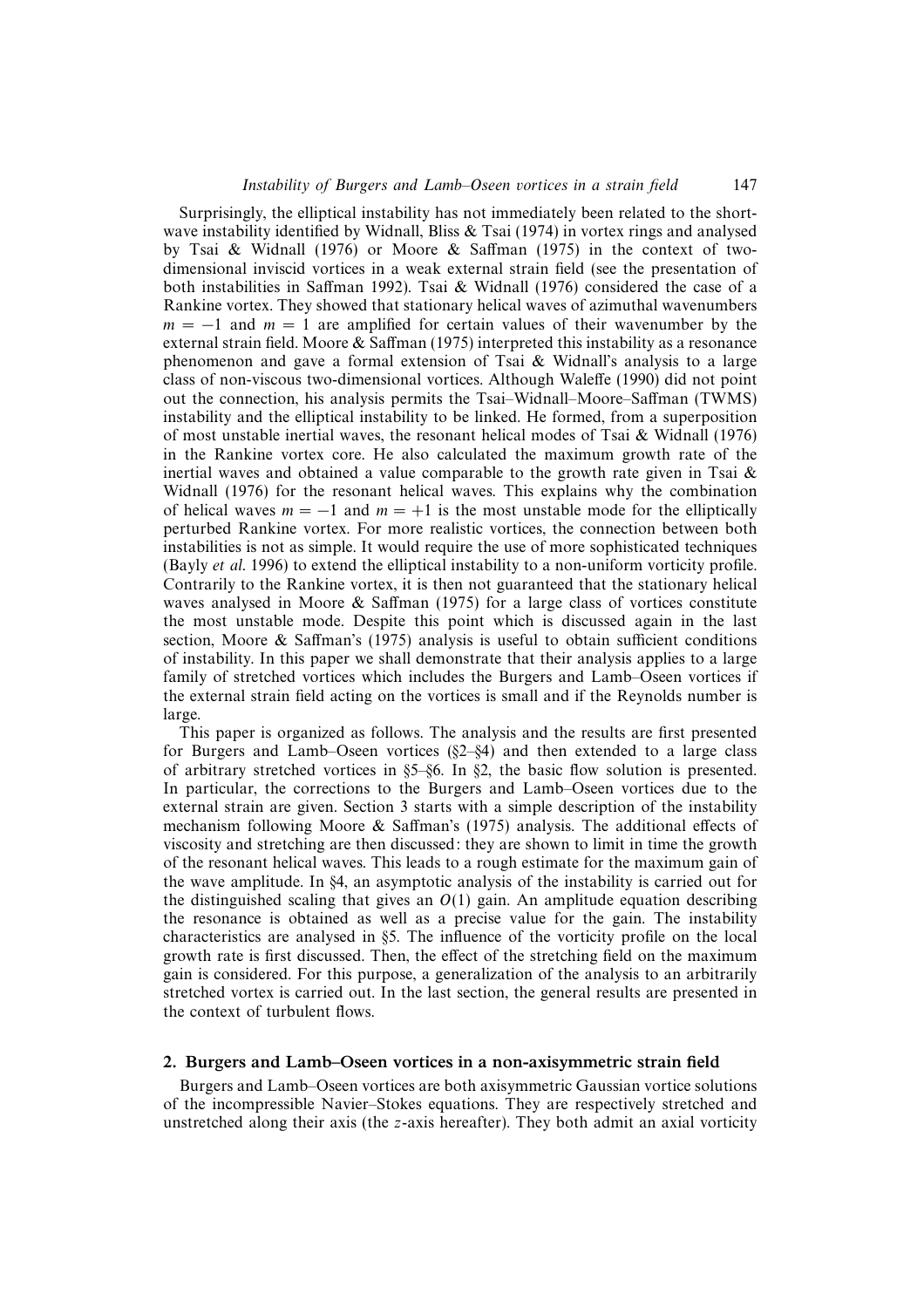148 C. Eloy and S. Le Dizès

field of the form

$$
\omega_z = \frac{\Gamma}{\delta^2} G\left(\frac{r}{\delta}\right),\tag{2.1}
$$

where G is the normalized Gaussian function:

$$
G(x) = \frac{1}{4\pi} e^{-x^2/4}.
$$
 (2.2)

They are characterized by their circulation  $\Gamma$  and radius  $\delta$ . For the Burgers vortex, the radius is  $\delta_B = (v/\gamma)^{1/2}$  where v is the kinematic viscosity and  $\gamma$  the stretching rate of the external stretching field  $U_{\gamma} = (-\frac{1}{2}\gamma x, -\frac{1}{2}\gamma y, \gamma z)$ . The Burgers vortex corresponds to the equilibrium configuration for which the spreading of vorticity due to viscous diffusion is exactly balanced by the concentration process induced by stretching. The Lamb–Oseen vortex is only subject to viscous diffusion; its radius  $\delta_L$  increases with time according to  $\delta_L = (vt)^{1/2}$  while its circulation  $\Gamma$  remains constant.

When an external strain field  $U_s = (sx, -sy, 0)$  is added perpendicularly to the vortex axis, the axisymmetric vortex is no longer a solution of the Navier–Stokes equations. However, in the limit of large Reynolds numbers  $(R<sub>F</sub> = \Gamma/v)$ , an asymptotic study shows that the main features of the vortex are conserved near its core. In the case of the Lamb–Oseen vortex, Ting  $\&$  Tung (1965) were the first to calculate the vorticity corrections due to the strain. Their asymptotic analysis has been recently re-examined and compared to two-dimensional numerical simulations of vortical structures in turbulent flows by Jiménez *et al.* (1996). For the Burgers vortex, the analysis has been carried out by Moffatt *et al.* (1994). Like Ting  $\&$  Tung (1965) and Jiménez et al. (1996), they obtained in the high Reynolds numbers limit a first order correction to the vorticity distribution (2.1) proportional to the strain rate s. For both vortices, the axial vorticity has a similar expression which reads

$$
\omega_z = \frac{\Gamma}{\delta^2} G\left(\frac{r}{\delta}\right) + s\eta \left(\frac{r}{\delta}\right) F\left(\frac{r}{\delta}\right) \sin 2\theta + O\left(\frac{s\gamma \delta^2}{\Gamma}, \frac{s^2 \delta^2}{\Gamma}\right),\tag{2.3}
$$

where

$$
\eta(x) = \frac{x^2}{4\left(e^{x^2/4} - 1\right)},\tag{2.4}
$$

and  $F(x)$  satisfies

$$
\frac{d^2F}{dx^2} + \frac{1}{x}\frac{dF}{dx} - \frac{4}{x^2}F + \eta(x)F = 0.
$$
 (2.5)

The function F is subject to the boundary conditions  $F(x) \sim s_0 x^2/4$  near zero and  $F(x) \sim x^2/4$  near infinity, which yields, after numerical integration, s<sub>0</sub> ≈ 2.525. The function  $F$  measures the interaction of the vortex with the strain field. In particular, the ratio  $4F(x)/x^2$  which is displayed on figure 1 gives near 0 and  $+\infty$  the nonaxisymmetric part of the strain rate. It shows that the strain rate near 0 is more than 2.5 times the strain rate at infinity. We shall see in §5 the importance of this result in interpreting the instability characteristics.

The full velocity and pressure field associated with (2.3) is

$$
V_r = s\delta^2 \frac{4F(r/\delta)}{r} \cos 2\theta - \frac{\gamma}{2}r + O\left(s^2 \delta^3 / \Gamma, s\gamma \delta^3 / \Gamma\right),\tag{2.6a}
$$

$$
V_{\theta} = \frac{\Gamma}{\delta} V(r/\delta) - 2s\delta F'(r/\delta) \sin 2\theta + O\left(s^2 \delta^3 / \Gamma, s\gamma \delta^3 / \Gamma\right),\tag{2.6b}
$$

$$
V_z = \gamma z, \tag{2.6c}
$$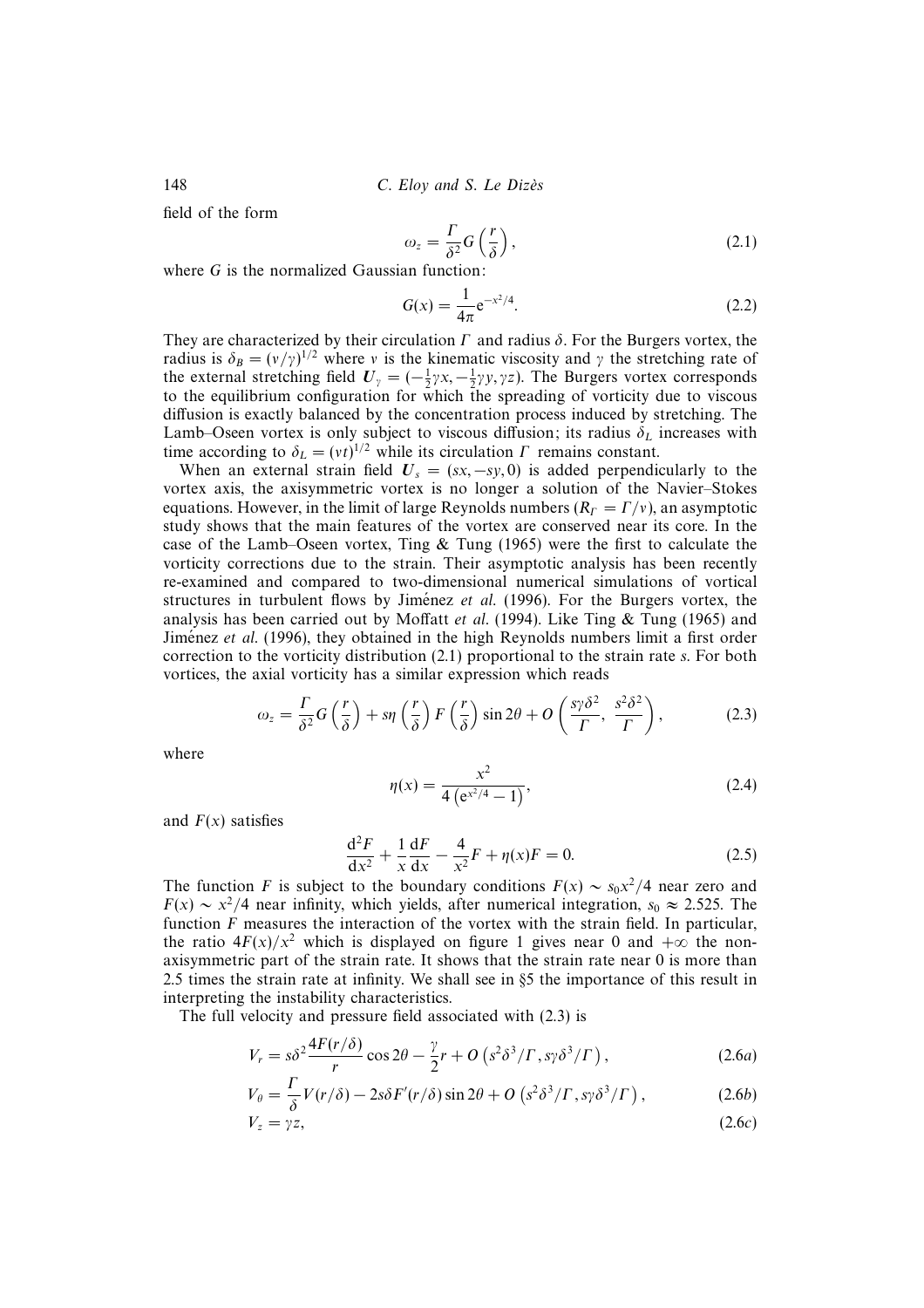

FIGURE 1. Plot of  $4F/x^2$  as a function of x. Near 0 and  $+\infty$ , this function gives the non-axisymmetric part of the strain rate because F is proportional to  $x^2$ .

$$
P = -\frac{\Gamma^2}{2\delta^2} \left[ V(r/\delta) \right]^2 + s\frac{\Gamma}{\delta} F'(r/\delta) V(r/\delta) \sin 2\theta + O(s^2 \delta, s\gamma \delta), \tag{2.6d}
$$

where  $V(x)$  is the azimuthal velocity profile of the Burgers and Lamb–Oseen vortices:

$$
V(x) = \frac{1 - e^{-x^2/4}}{2\pi x}.
$$
 (2.7)

The validity of approximation  $(2.6 a-d)$  is discussed in Moffatt *et al.* (1994), Jiménez et al. (1996) and Prochazka & Pullin (1998). As long as  $\Gamma/\delta^2 \gg s$  and  $\Gamma/\delta^2 \gg \gamma$  (this second condition is always satisfied for the Lamb–Oseen vortex since  $\gamma = 0$ ), the approximation is valid in the vortex core and can be applied up to  $r = O(\Gamma/(\delta^2 s))^{1/4}\delta$ ). As explained in Jiménez *et al.* (1996), the domain of validity can be extended, by an adequate modification of the coordinates, up to  $r = O(|\Gamma|/(\delta^2 s)|^{1/2}\delta)$ , which corresponds to the limit of the region dominated by vorticity. For larger r, the strain field becomes dominant and the vorticity is no longer axisymmetric at leading order. Prochazka & Pullin (1998) recently obtained an approximation of the flow in that region. For the Burgers case, Moffatt et al. (1994) discussed the nature of the approximation according to the value of the parameter  $\lambda = 2s/\gamma$  which measures the departure from axisymmetry in the strain field. For  $0 < \lambda < 1$  (non-axisymmetric axial strain) the vorticity presumably remains stationary and tends to the expression obtained by Robinson & Saffman (1984):  $ω_z \propto \exp[(s - \gamma/2)x^2 - (s + \gamma/2)y^2]$ . By contrast, for  $\lambda > 1$  (bi-axial strain), the vorticity field is expected to become time-dependent for large r, and to be 'stripped away' in the direction of positive strain (x-direction with the above notation). Moffatt et al. (1994) evaluated the time scale of this process and concluded that the vortex (defined by the expressions  $(2.6a-d)$ ) could survive an exponential long time before being ultimately destroyed. This analysis was refined and corrected by Prochazka & Pullin (1998) but they reached the same conclusion. In the present study, we shall not consider the description of the vortex in the far field, since this region, where the vorticity is already exponentially small, has a negligible influence on the instability process described below.

For future use, in §5, it is important to point out that  $(2.3)$  and  $(2.6a-d)$  are also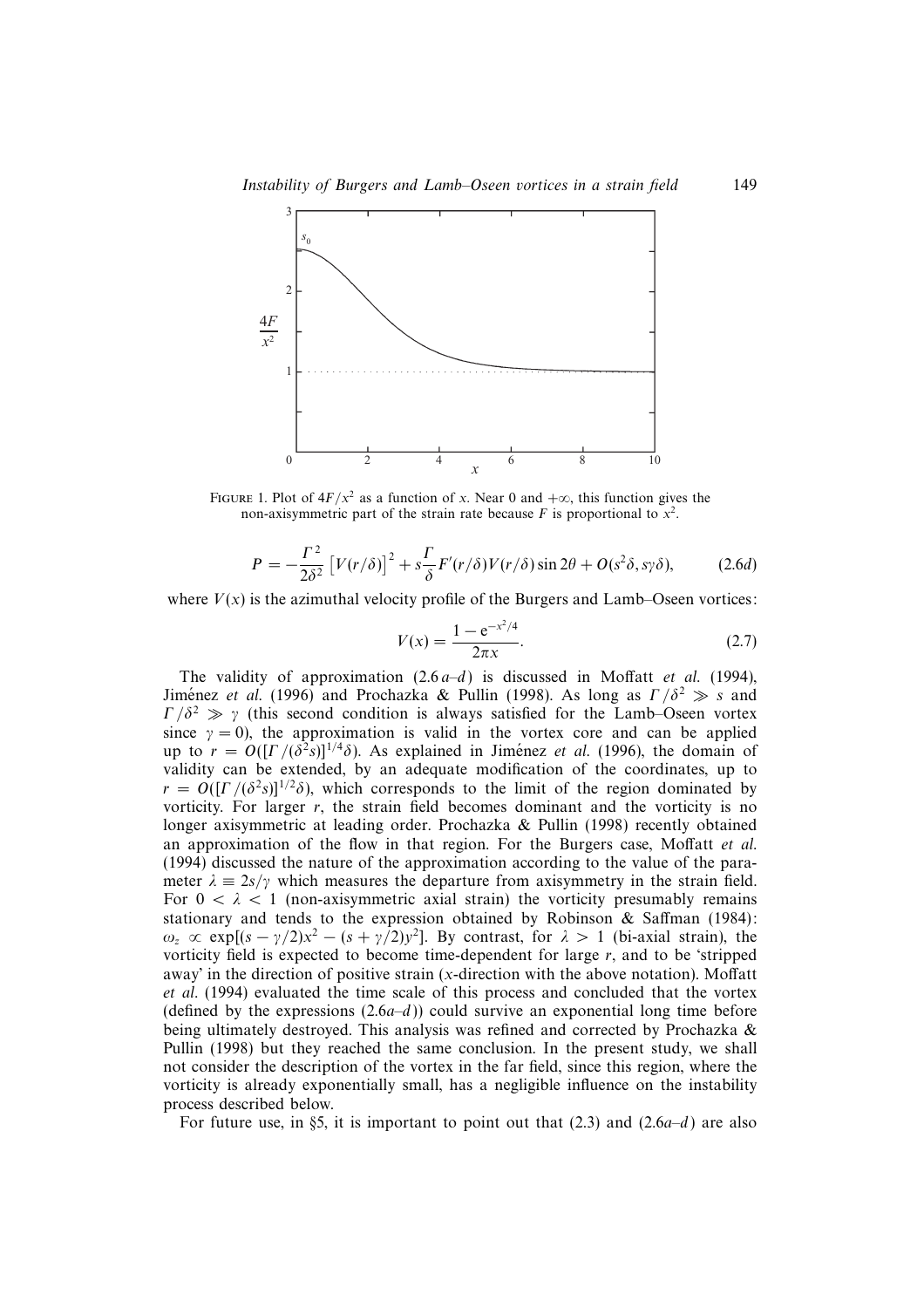valid if γ varies slowly or if γ is different from 0 (Lamb–Oseen vortex) or  $\delta^2/v$ (Burgers vortex). However, in such cases, the vortex radius has a particular time evolution which will be calculated in §5.

#### 3. Instability mechanism

Let us assume for the moment that stretching and viscous diffusion are negligible. Expression (2.3) for the vorticity field derived in the previous section then describes a two-dimensional, inviscid and stationary vortex. The stability of such vortices with respect to particular three-dimensional perturbations was analysed in a general setting by Moore & Saffman (1975). The main ideas of their analysis can be applied to the present case as follows.

In the limit of small external strain ( $s \ll \Gamma/\delta^2$ ), the vorticity is given, at leading order, by expression (2.1). The property of axisymmetry of this expression guarantees that Kelvin waves can be added, as neutral perturbations, to the basic flow. Such waves are of the form:

$$
v = \Phi(r)e^{i(kz - \omega t + m\theta)} + \text{c.c.},\tag{3.1}
$$

where the frequency  $\omega$  is related to the axial and azimuthal wavenumbers k and m through the dispersion relation  $D(\omega, k, m) = 0$ .

The effect of the strain field on these perturbations can be apprehended by rewriting the strain field in cylindrical coordinates:  $U_s = (sr \cos 2\theta, -sr \sin 2\theta, 0)$ . Indeed, this expression shows that the interaction of a Kelvin wave of azimuthal wavenumber  *with the strain field generates two additional waves of azimuthal wavenumbers*  $m \pm 2$  (see also the next section). As a consequence, the two waves m and  $m + 2$ resonate via the strain when they satisfy  $D(\omega, k, m) = D(\omega, k, m + 2) = 0$ . Using the symmetry property of the dispersion relation, i.e.  $D(\omega, k, m) = D(-\omega, k, -m)$ , Moore & Saffman (1975) deduced that stationary helical waves ( $\omega = 0$  and  $m = +1$ ) satisfy the above resonance condition for any dimensionless axial wavenumber  $\kappa$  such that  $D(0, \kappa/\delta, 1) = 0$ . They proved that this particular combination of helical modes is always amplified by the strain and gives rise to an instability. This result was simultaneously obtained by Tsai  $\&$  Widnall (1976) for the Rankine vortex. Referring to both studies, we shall henceforth name it the 'Tsai–Widnall–Moore–Saffman (TWMS) instability'. This instability is characterized by a growth rate  $\sigma = O(s)$ and a band  $\Delta \kappa = O(s\delta^2/\Gamma)$  of unstable dimensionless wavenumbers  $k\delta$  around the critical values  $\kappa$ .

The main effect of viscosity and stretching is to introduce a transient aspect to this instability. Let us first discuss the case of the unstretched Lamb–Oseen vortex. For such a vortex, the radius  $\delta_L$  increases as  $(vt)^{1/2}$ , i.e. on a time scale  $t_L = O(\delta^2/v) = O(\delta^2 R_f/\Gamma)$ . So, if we start from an unstable configuration of helical waves, after a finite period of time,  $k\delta$  leaves the unstable band around a critical wavenumber  $\kappa$  and the helical waves are no longer unstable (see sketch in figure 2a). In other words, the growth of the unstable helical waves is only transient. The gain of amplitude G of these waves across the unstable domain can be roughly estimated as  $G \propto \exp(\tau \sigma)$ , where  $\tau$  is the time spent in the unstable band and  $\sigma$  the mean growth rate of the instability. Here  $\tau = O((\Delta \kappa)t_L) = O(sR_\Gamma \delta^4/\Gamma^2)$  and  $\sigma = O(s)$ . The gain of amplitude is then of the form  $G \propto \exp(s^2 R_T \delta^4 / \Gamma^2)$ . If  $s \gg \Gamma / (\delta^2 R_T^{1/2})$ , the gain of amplitude of the helical waves is expected to be exponentially large: the vortex can be considered as unstable.

For the Burgers vortex, stretching plays the same role as diffusion by modifying the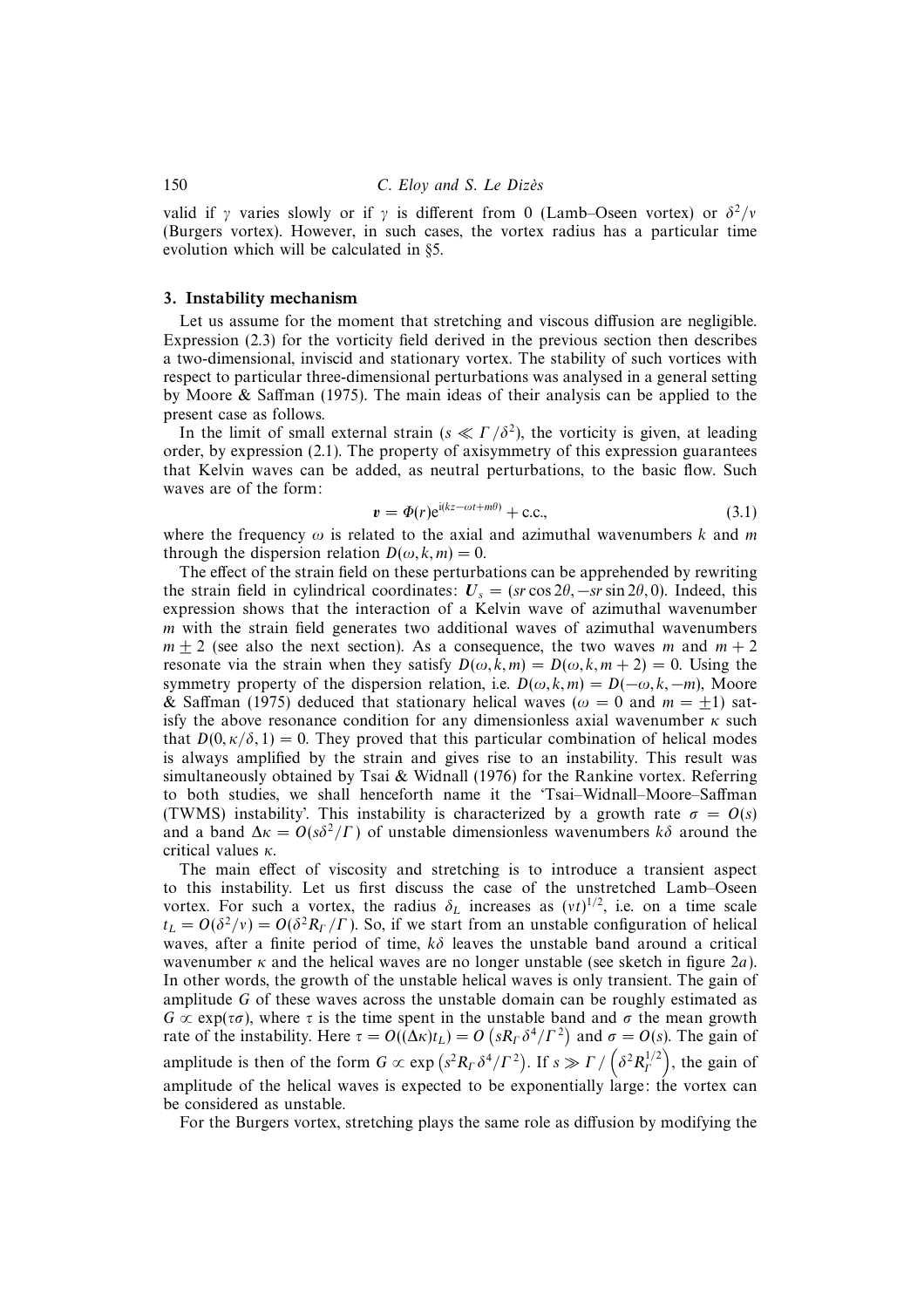

FIGURE 2. Time evolution of the product  $k\delta$  for the Lamb–Oseen vortex (a) and for the Burgers vortex (b). In both cases,  $kδ$  remains a finite time in the unstable band around κ.

wavenumber of the perturbations. Indeed, if we consider an arbitrary perturbation, the action of the stretching field  $U_{\gamma} = (-\frac{1}{2}\gamma x / - \frac{1}{2}\gamma y)$  is to decrease its axial wavenumber according to  $k_B = k_0 \exp(-\gamma t)$ . Such an evolution is the consequence of a degeneracy for large z which requires the conservation of the phase factor  $e^{ikz}$  for any wave in the stretching field  $U_{\gamma}$ :

$$
\left(\frac{\partial}{\partial t} + \boldsymbol{U}_{\gamma} \cdot \boldsymbol{\nabla} \right) e^{ikz} = 0.
$$
\n(3.2)

This result has already been used by Craik & Criminale (1986) and Lifschitz & Hameiri (1991) for the local stability analysis of flows near stagnation points. It is also the main ingredient of Rossi  $&$  Le Dizès (1997).

As for the Lamb–Oseen vortex, if we start from an unstable configuration of helical waves, after a finite time of order  $\tau = \Delta \kappa / \gamma = O(s R_\Gamma \delta^4 / \Gamma^2)$ , the product  $k \delta$  would leave the unstable band  $\Delta \kappa$  (see sketch in figure 2b). The growth is then also transient and the same conclusion holds for the Burgers vortex: it is unstable if  $s \gg \Gamma/(\delta^2 R_f^{1/2})$ . Since the Burgers vortex radius is  $\delta = (v/\gamma)^{1/2}$ , this case corresponds to a strong biaxial strain configuration with  $s/\gamma \gg R_f^{1/2}$ . In particular, if  $s \sim \gamma$ , the stretching ensures the stability of the Burgers vortex with respect to the TWMS instability. Note however that, when  $2s > \gamma$ , the vortex is also subject to a tilting instability (Prochazka & Pullin 1998) which tends to align the vortex axis with the direction of maximum extensional strain. The time scale  $O((s-\gamma)^{-1})$  of this instability is comparable to the TWMS instability time scale when  $s \gg \gamma$ . But the tilting instability is a nonlinear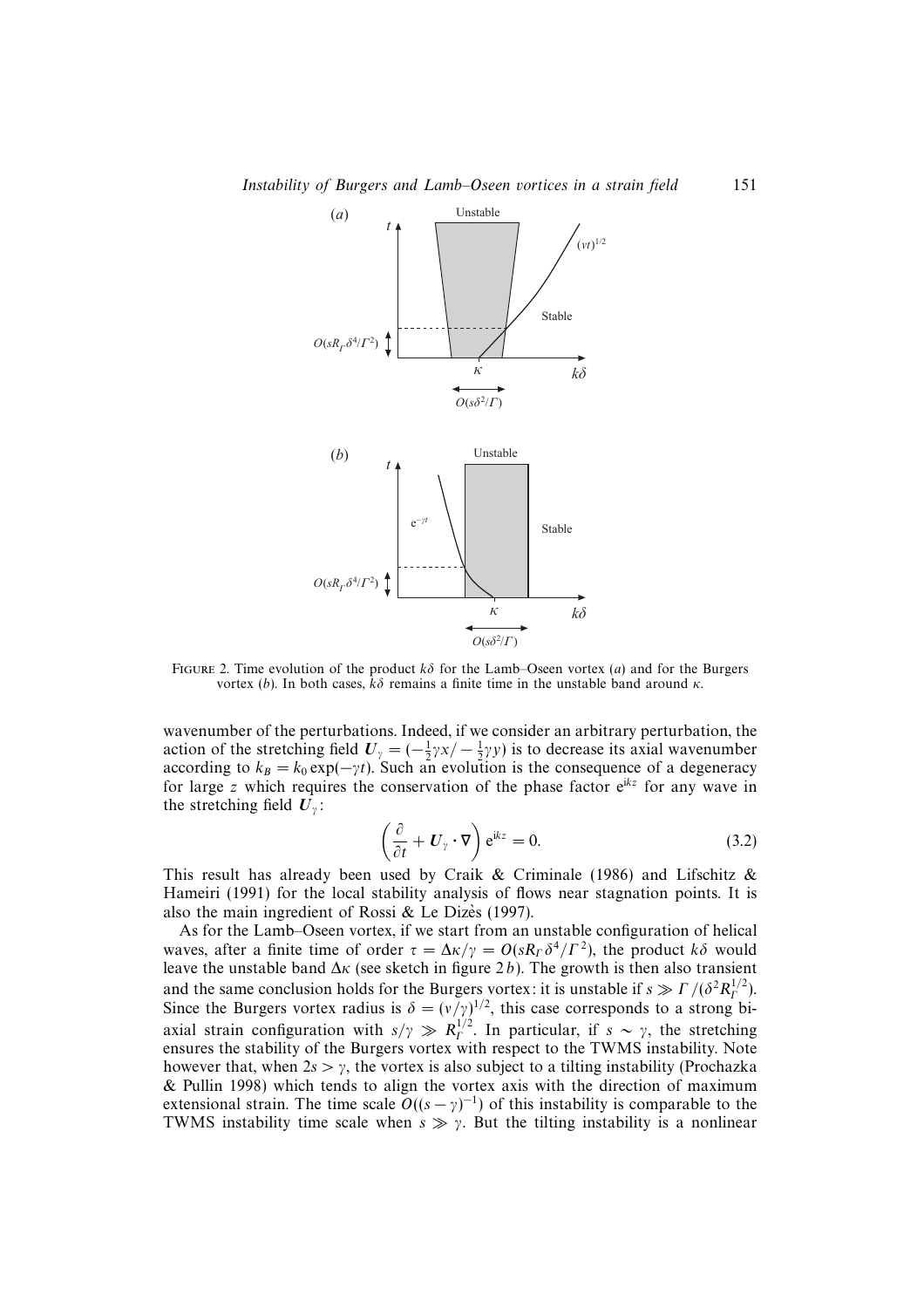phenomenon for an infinite vortex as it requires a finite-amplitude perturbation to modify by an infinitesimal angle the direction of the vortex axis. It will not be considered in the following analysis.

In the next section, a more detailed analysis of the TWMS instability is carried out. More specifically, the maximum gain of amplitude of the helical waves is computed for both the Burgers and the Lamb–Oseen vortices for the distinguished scaling  $s \sim \Gamma / (\delta^2 R_T^{1/2}).$ 

#### 4. Asymptotic analysis for the distinguished scaling

Let us consider a Burgers or Lamb–Oseen vortex in a strain field of rate s (at infinity) such that

$$
s^* \equiv \frac{2s\delta^2 R_\Gamma^{1/2}}{\Gamma} = O(1). \tag{4.1}
$$

Using dimensionless quantities (the characteristic time and space variables are  $\delta^2/\Gamma$ and  $\delta$  respectively), expressions (2.6a–d) for the velocity and pressure field reduce to

$$
V_r = \varepsilon s^* \frac{2F(r^*)}{r^*} \cos 2\theta + O(\varepsilon^2),\tag{4.2a}
$$

$$
V_{\theta} = \frac{1 - e^{-r^{2}/4}}{2\pi r^{*}} - \varepsilon s^{*} F'(r^{*}) \sin 2\theta + O(\varepsilon^{2}),
$$
\n(4.2b)

$$
V_z = O(\varepsilon^2) \qquad (\varepsilon^2 z \text{ for Burgers and 0 for Lamb-Oseen}), \tag{4.2c}
$$

$$
P = -\frac{1}{2} \left( \frac{1 - e^{-r^{2}/4}}{2\pi r^{*}} \right)^{2} + \varepsilon s^{*} F'(r^{*}) V_{0}(r^{*}) \sin 2\theta + O(\varepsilon^{2}), \tag{4.2d}
$$

where the small expansion parameter is defined by  $\varepsilon = R_{\Gamma}^{-1/2}$ . In (4.2*a*–*d*), r<sup>\*</sup> (stars are dropped thereafter) denotes the dimensionless radial coordinate. For the Lamb–Oseen vortex, this coordinate is time-varying due to the evolution of the dimensionless  $\delta$  as  $\delta_L = \varepsilon t^{1/2}$  (note that for  $t = t_0 = R_\Gamma, \delta_L = 1$ ).

The axial component  $V<sub>z</sub>$  is associated with the stretching field. For the Burgers vortex, that component is not negligible for large  $z$  and has a global influence on the perturbations: as discussed above, it modifies the wavenumber of the perturbations according to  $k \propto \exp(-\varepsilon^2 t)$ . From an asymptotic point of view, this effect results from the condition of matching between the inner region  $z \ll \varepsilon^{-2}$  dominated by the vortex and the outer region  $z \gg \varepsilon^{-2}$  dominated by axial stretching. In terms of the slow variable  $T = \varepsilon^2 t$ , one can then write

$$
k_B(T) = k_0 e^{1-T},
$$
\n(4.3)

where  $k_0$  is the dimensionless wavenumber at  $T = 1$ , or equivalently at  $t = t_0 = R_T$ .

For the Lamb–Oseen vortex, the dimensionless wavenumber  $k<sub>L</sub>$  varies due the evolution of  $\delta_L$  as

$$
k_L(T) = k_0 T^{1/2}.
$$
\n(4.4)

Let us then consider a perturbation to the basic flow  $(4.2a-d)$  with such evolving wavenumbers and write the total velocity and pressure field as

$$
(U_r, U_\theta, U_z, \Pi) = (V_r, V_\theta, V_z, P) + (v_r, v_\theta, v_z, p) e^{ik(T)z}, \qquad (4.5)
$$

where  $k(T)$  is given by (4.3) for the Burgers vortex and (4.4) for the Lamb–Oseen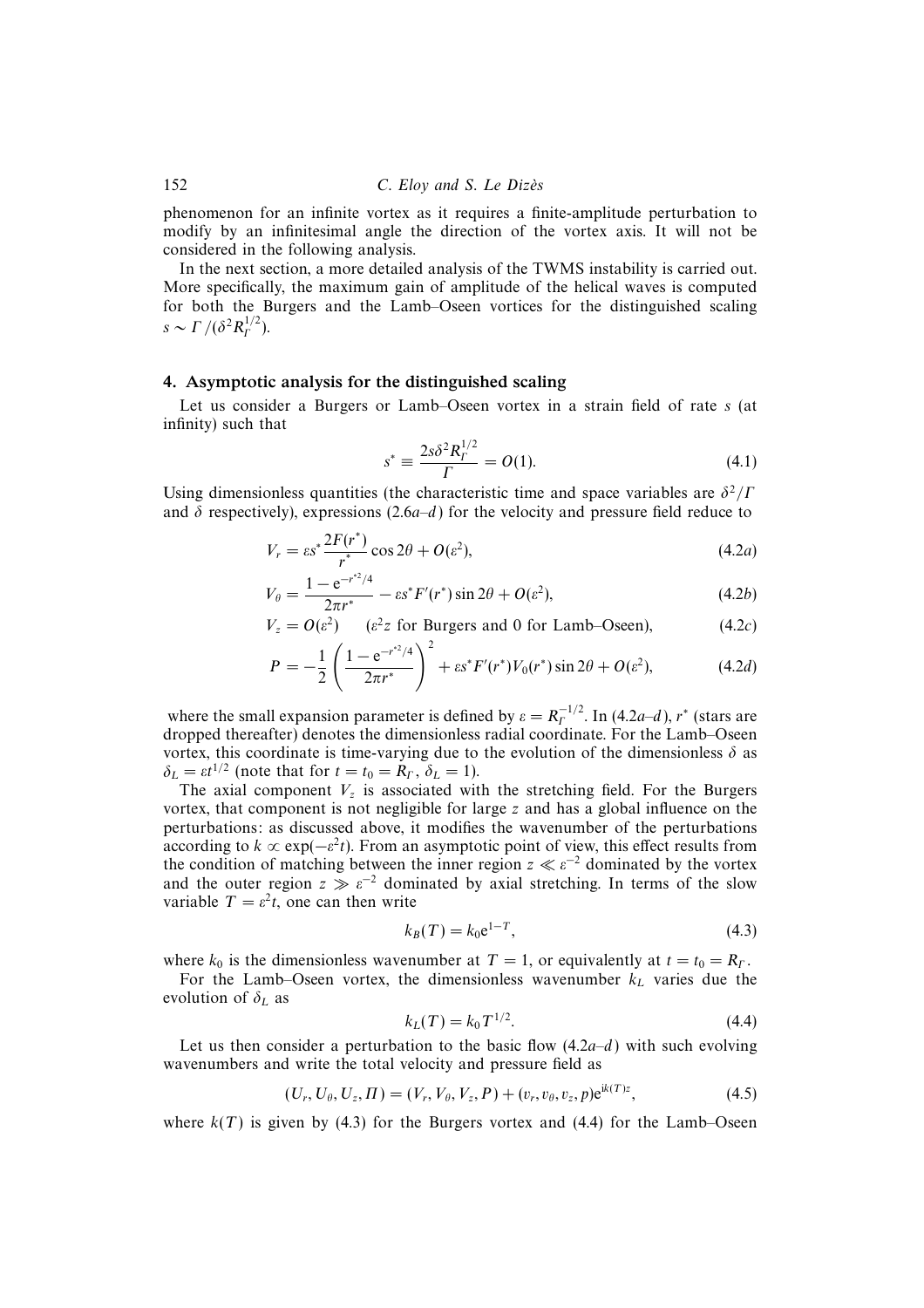vortex. For both vortices, the linearized equations obtained from the incompressible Navier–Stokes equation for the four-component vector  $\mathbf{v} = (v_r, v_\theta, v_z, p)$  can be written in the form

$$
\frac{\partial}{\partial t}(\mathbf{L}\mathbf{v}) + \mathbf{M}(k)\mathbf{v} = \varepsilon s^* \left( e^{i2\theta} \mathbf{N} + e^{-i2\theta} \overline{\mathbf{N}} \right) \mathbf{v},\tag{4.6}
$$

where  $L$ ,  $M(k)$  and  $N$  are the following operators (the primes denote differentiation with respect to  $r$ ):

$$
\mathbf{L} = \left( \begin{array}{cccc} 1 & 0 & 0 & 0 \\ 0 & 1 & 0 & 0 \\ 0 & 0 & 1 & 0 \\ 0 & 0 & 0 & 0 \end{array} \right), \tag{4.7a}
$$

$$
\mathbf{M}(k) = \begin{pmatrix} \Omega \frac{\partial}{\partial \theta} & -2\Omega & 0 & \frac{\partial}{\partial r} \\ 2\Omega + r\Omega' & \Omega \frac{\partial}{\partial \theta} & 0 & \frac{1}{r} \frac{\partial}{\partial \theta} \\ 0 & 0 & \Omega \frac{\partial}{\partial \theta} & ik \\ \partial & 1 & 1 \frac{\partial}{\partial t} & 0 \end{pmatrix},
$$
(4.7b)

$$
\begin{pmatrix}\n\frac{\partial}{\partial r} + \frac{1}{r} & \frac{1}{r} \frac{\partial}{\partial \theta} & i\kappa & 0\n\end{pmatrix}
$$
\n
$$
\begin{pmatrix}\n-\frac{F}{r} \frac{\partial}{\partial r} - \frac{F'}{r} + \frac{F}{r^2} - i\frac{F'}{2r} \frac{\partial}{\partial \theta} & -i\frac{2F}{r^2} + i\frac{F'}{r}\n\end{pmatrix}
$$
\n0\n0\n0

$$
\mathbf{N} = \begin{bmatrix}\n\mathbf{N} & \mathbf{N} & \mathbf{N} & \mathbf{N} \\
\mathbf{N} & \mathbf{N} & \mathbf{N} & \mathbf{N} \\
\mathbf{N} & \mathbf{N} & \mathbf{N} & \mathbf{N}\n\end{bmatrix},
$$
\n
$$
\mathbf{N} = \begin{bmatrix}\n\mathbf{N} & \mathbf{N} & \mathbf{N} & \mathbf{N} \\
\mathbf{N} & \mathbf{N} & \mathbf{N} & \mathbf{N} \\
\mathbf{N} & \mathbf{N} & \mathbf{N} & \mathbf{N} \\
\mathbf{N} & \mathbf{N} & \mathbf{N} & \mathbf{N} \\
\mathbf{N} & \mathbf{N} & \mathbf{N} & \mathbf{N}\n\end{bmatrix},
$$
\n
$$
\mathbf{N} = \begin{bmatrix}\n\mathbf{N} & \mathbf{N} & \mathbf{N} & \mathbf{N} \\
\mathbf{N} & \mathbf{N} & \mathbf{N} & \mathbf{N} \\
\mathbf{N} & \mathbf{N} & \mathbf{N} & \mathbf{N} \\
\mathbf{N} & \mathbf{N} & \mathbf{N} & \mathbf{N}\n\end{bmatrix},
$$
\n
$$
\mathbf{N} = \begin{bmatrix}\n\mathbf{N} & \mathbf{N} & \mathbf{N} & \mathbf{N} \\
\mathbf{N} & \mathbf{N} & \mathbf{N} & \mathbf{N} \\
\mathbf{N} & \mathbf{N} & \mathbf{N} & \mathbf{N} \\
\mathbf{N} & \mathbf{N} & \mathbf{N} & \mathbf{N} \\
\mathbf{N} & \mathbf{N} & \mathbf{N} & \mathbf{N}\n\end{bmatrix},
$$
\n
$$
\mathbf{N} = \begin{bmatrix}\n\mathbf{N} & \mathbf{N} & \mathbf{N} & \mathbf{N} \\
\mathbf{N} & \mathbf{N} & \mathbf{N} & \mathbf{N} \\
\mathbf{N} & \mathbf{N} & \mathbf{N} & \mathbf{N} \\
\mathbf{N} & \mathbf{N} & \mathbf{N} & \mathbf{N}\n\end{bmatrix},
$$
\n
$$
\mathbf{N} = \begin{bmatrix}\n\mathbf{N} & \mathbf{N}
$$

 $\Omega(r)$  denotes the azimuthal velocity divided by r:

$$
\Omega(r) = \frac{1 - e^{-r^2/4}}{2\pi r^2},\tag{4.8}
$$

and  $\overline{N}$  is the matrix whose elements are the complex conjugates of those in  $N$ .

As explained in the previous section, the perturbation *v* is assumed to be, at leading order, a combination of resonant stationary helical Kelvin waves of azimuthal wavenumbers  $m = \pm 1$ 

$$
\mathbf{v}^{\pm} = \Phi^{\pm}(r) \exp(i\kappa z \pm i\theta). \tag{4.9}
$$

These waves satisfy an equation which is obtained by neglecting the right-hand side of  $(4.6)$  and the time-variation of  $k$ :

$$
\mathbf{M}(\kappa) \left( \Phi^{\pm} e^{\pm i\theta} \right) = 0, \tag{4.10}
$$

where  $\Phi^{\pm}$  is finite at zero and vanishes at +∞. These boundary conditions select 'vortex modes', that is perturbations which are localized in the neighbourhood of the vortex core and potential for large  $r$ . This latter property guarantees that, as in Tsai & Widnall (1976), the vortex modes are not influenced by the outer region dominated by the potential strain field. System (4.10) can be reduced to a boundary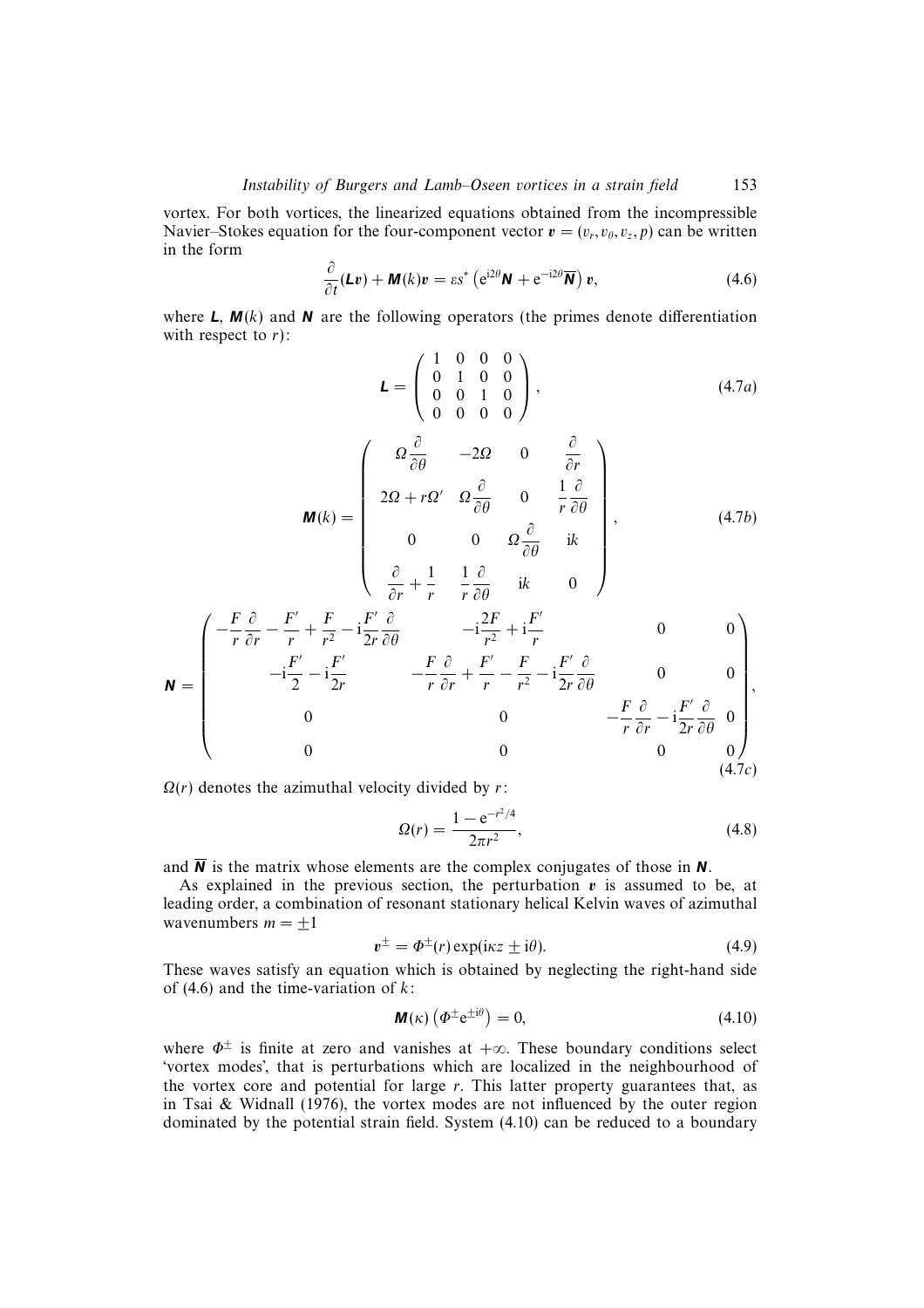



FIGURE 3. Four components of the eigenvector  $\Phi^+(r) = (i u_r, u_\theta, u_z, p)$  for  $\kappa = 1.13$ :  $+, u_r; \bigcirc, u_\theta; \bigtriangleup, u_z; \nabla, 30 \times p.$ 

value problem for the pressure (see Moore & Saffman 1975 and Saffman 1992) which gives after numerical integration the resonant wavenumbers  $\kappa$  and their corresponding eigenmodes:

$$
\Phi^{\pm} = (\pm i u_r, u_\theta, \pm u_z, p), \tag{4.11}
$$

where  $u_r$ ,  $u_\theta$ ,  $u_z$  and p are real functions of r. Figure 3 shows the components of  $\Phi^+$  for the smallest non-zero resonant wavenumber  $\kappa \approx 1.13$ . Larger resonant wavenumbers are given in table 1 below.

According to the above discussion, the helical modes are resonant during a finite period of time of order  $sR<sub>\Gamma</sub> \delta^4/\Gamma^2$ , i.e. of order  $\varepsilon^{-1}$  with the scaling (4.1). This time scale is slow compared to the  $O(1)$  vorticity time scale but fast compared to the  $O(\varepsilon^{-2})$ evolution scale of k. The description of the resonance phenomenon in the limit of small  $\varepsilon$  then requires the introduction of a new intermediate time variable

$$
\overline{T} = \frac{T - 1}{\varepsilon} = \varepsilon (t - t_0). \tag{4.12}
$$

In equation (4.6), time-dependency only appears through the operator *M*. The transient effect occurring on the intermediate time scale  $\overline{T} = O(1)$  is then taken into account by expanding  $M$  in Taylor series with respect to the small parameter  $\varepsilon$ 

$$
\mathbf{M}(k) = \mathbf{M}(\kappa) + i\epsilon \overline{T} \left. \frac{\mathrm{d}k}{\mathrm{d}T} \right|_{T=1} \mathbf{Q} + O(\epsilon^2), \tag{4.13}
$$

where

$$
\mathbf{Q} = \left( \begin{array}{cccc} 0 & 0 & 0 & 0 \\ 0 & 0 & 0 & 0 \\ 0 & 0 & 0 & 1 \\ 0 & 0 & 1 & 0 \end{array} \right). \tag{4.14}
$$

The derivative  $dk/dT$  is obtained from (4.3) and (4.4):

$$
\left. \frac{\mathrm{d}k}{\mathrm{d}T} \right|_{k_0 = 1, T = 1} = \zeta \kappa,\tag{4.15}
$$

with  $\xi = \xi_L = \frac{1}{2}$  for the Lamb–Oseen vortex and  $\xi = \xi_B = -1$  for the Burgers vortex.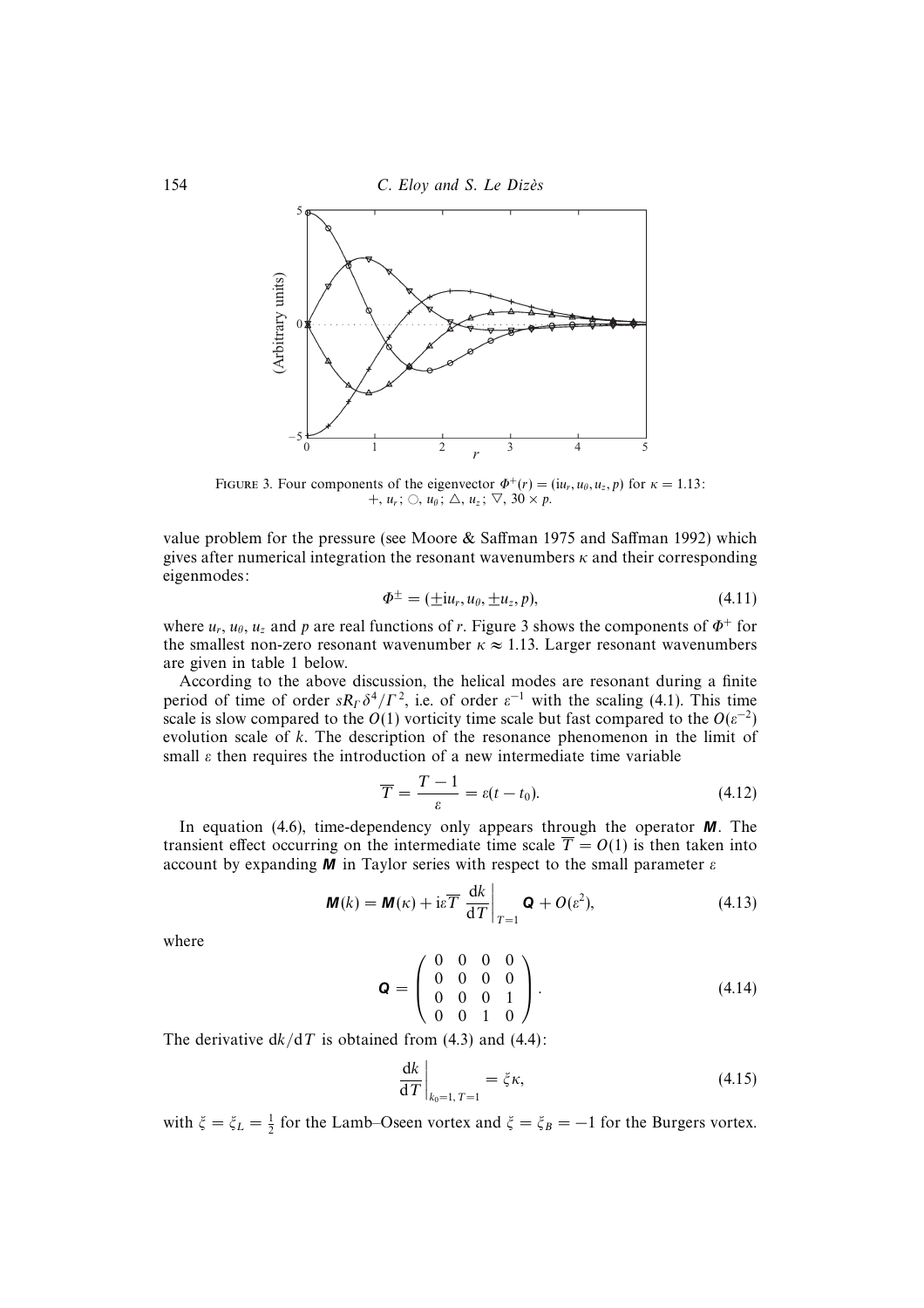#### Instability of Burgers and Lamb–Oseen vortices in a strain field 155

Following classical asymptotic methods (see for instance Van Dyke 1975), perturbations are also expanded in terms of  $\varepsilon$  as

$$
\mathbf{v} = \mathbf{v}_0(\overline{T}, \theta, r) + \varepsilon \mathbf{v}_1(\overline{T}, \theta, r) + \varepsilon^2 \mathbf{v}_2 + \cdots,
$$
 (4.16)

where the leading-order term  $v_0$  is a combination of the resonant waves multiplied by a slowly varying amplitude:

$$
\mathbf{v}_0 = A^+(\overline{T})e^{i\theta}\Phi^+(r) + A^-(\overline{T})e^{-i\theta}\Phi^-(r). \tag{4.17}
$$

Upon rewriting equation (4.6) with (4.13) for  $M$  and (4.16) for  $v$ , one obtains an equation for *v* up to  $O(\varepsilon^2)$  terms. The above choice for  $v_0$  guarantees that  $O(1)$  terms vanish. Cancelling terms at the order  $\varepsilon$  leads to the following equation for  $v_1$ :

$$
\frac{\partial}{\partial t} L v_1 + \mathbf{M}(\kappa) v_1 = -\frac{\partial}{\partial \overline{T}} L v_0 - i \zeta \kappa \mathbf{Q} \overline{T} v_0 + s^* \left( e^{i 2 \theta} \mathbf{N} + e^{-i 2 \theta} \overline{\mathbf{N}} \right) v_0.
$$
 (4.18)

This equation is solved by taking  $v_1$  of the form

$$
\boldsymbol{v}_1 = \boldsymbol{v}_1^+(\overline{T}, r) e^{i\theta} + \boldsymbol{v}_1^-(\overline{T}, r) e^{-i\theta} + \boldsymbol{w}_1^+(\overline{T}, r) e^{3i\theta} + \boldsymbol{w}_1^-(\overline{T}, r) e^{-3i\theta}.
$$
 (4.19)

Such a choice gives for  $v_1^+$  and  $v_1^-$ 

$$
\mathbf{M}^+(\kappa)\mathbf{v}_1^+ = -\frac{\partial A^+}{\partial T}\mathbf{L}\Phi^+ - i\xi\kappa\overline{T}A^+\mathbf{Q}\Phi^+ + s^*A^-\mathbf{N}\Phi^-, \tag{4.20a}
$$

$$
\mathbf{M}^{-}(\kappa)\mathbf{v}_{1}^{-}=-\frac{\partial A^{-}}{\partial T}\mathbf{L}\Phi^{-}-\mathrm{i}\zeta\kappa\overline{T}A^{-}\mathbf{Q}\Phi^{-}+s^{*}A^{+}\overline{\mathbf{N}}\Phi^{+},\qquad(4.20b)
$$

where  $M^{\pm}$  denotes the operator *M*, where  $\partial/\partial\theta$  is replaced by  $\pm$  i.

The condition of solvability of these non-homogeneous equations requires that the forcing term (right-hand side) of each equation is orthogonal to the adjoint mode of the homogeneous operator (left-hand side). For each operator  $M^{\pm}(\kappa)$ , the adjoint mode satisfies

$$
\mathbf{M}_A^{\pm}(\kappa)\Phi_A^{\pm} = 0,\tag{4.21}
$$

where  $M_A^{\pm}(\kappa)$  is defined by  $\langle X|M^{\pm}(\kappa)Y\rangle = \langle M_A^{\pm}(\kappa)X|Y\rangle$  with the following scalar product:

$$
\langle X|Y\rangle = \int_0^\infty \left(\overline{X}_1 Y_1 + \overline{X}_2 Y_2 + \overline{X}_3 Y_3 + \overline{X}_4 Y_4\right) dr. \tag{4.22}
$$

Equation (4.21) is similar to (4.10) and its integration can be carried out with the same numerical method. In particular, the adjoint modes  $\Phi_A^{\pm}$  are found to satisfy the same symmetry property (4.11) as  $\Phi^{\pm}$ . As a result, the solvability conditions for (4.20) reads

$$
L^{++}\frac{\partial A^+}{\partial \overline{T}} + \mathrm{i}\xi \kappa Q^{++}\overline{T}A^+ - s^*N^{+-}A^- = 0,\tag{4.23a}
$$

$$
L^{--}\frac{\partial A^{-}}{\partial \overline{T}} + i\xi \kappa Q^{--}\overline{T}A^{-} - s^*\overline{N}^{-+}A^{+} = 0, \qquad (4.23b)
$$

where the notation  $N^{+-}$  stands for  $\langle \Phi_A^+ | \mathbf{N} \Phi^- \rangle$ . The symmetry property (4.11) yields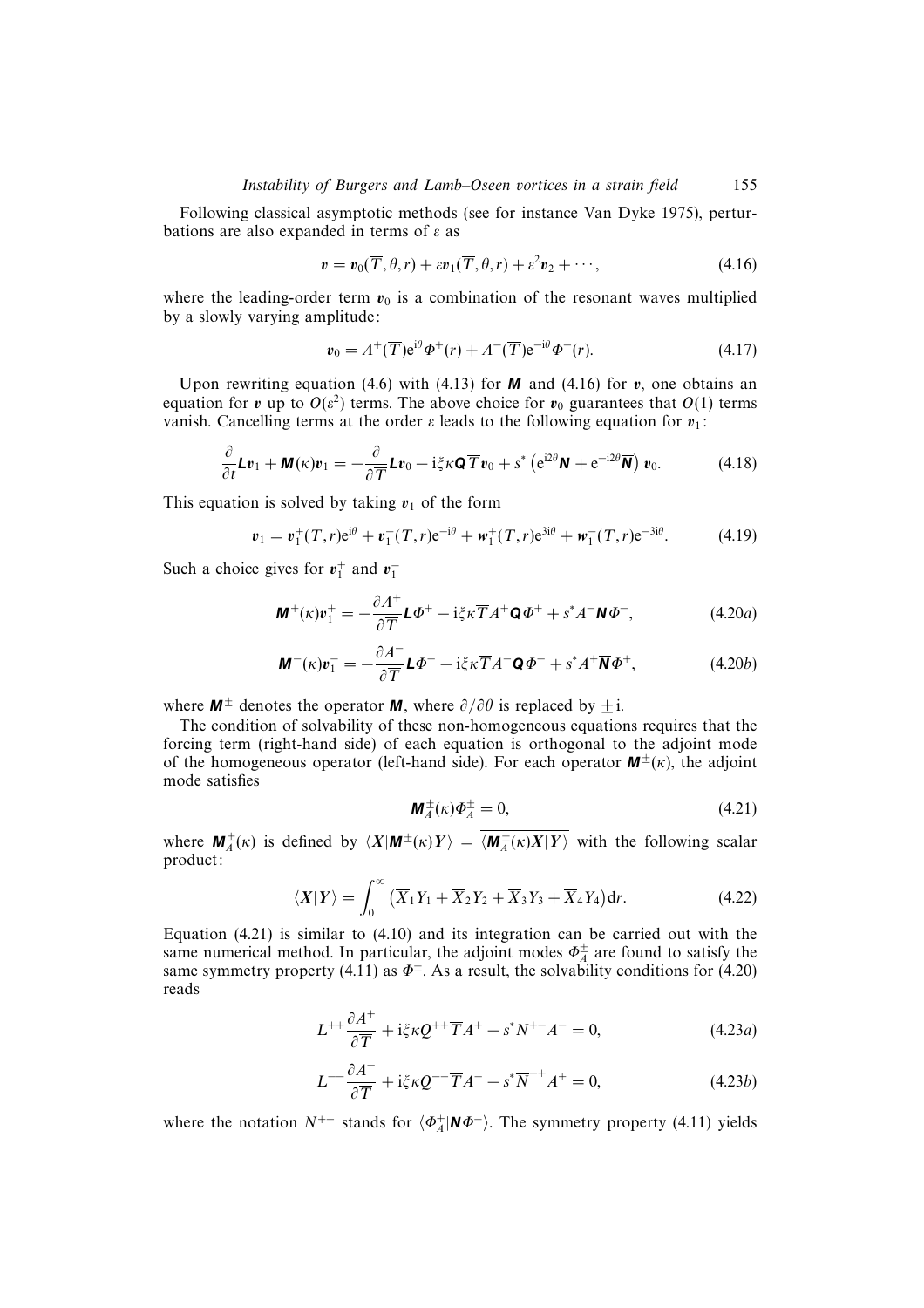156 C. Eloy and S. Le Dizès

| к    | $q \times 10^3$ | $q\kappa \times 10^3$ | n      | $s_{cBurgers}^*$ | $S_{cLamb}^*$ |
|------|-----------------|-----------------------|--------|------------------|---------------|
| 1.13 | 11.3            | 12.8                  | 0.6895 | 0.1304           | 0.0924        |
| 1.97 | 6.86            | 13.5                  | 0.6944 | 0.1331           | 0.0946        |
| 2.80 | 4.91            | 13.7                  | 0.6957 | 0.1340           | 0.0952        |
| 3.63 | 3.82            | 13.9                  | 0.6961 | 0.1350           | 0.0954        |
| 4.44 | 3.12            | 13.9                  | 0.6957 | 0.1350           | 0.0954        |

TABLE 1. Different values of the computed scalar products q and n (defined in the text in  $(4.24a-c)$ ) and  $s_c^* = (|2q\xi\kappa|/\pi n^2)^{1/2}$  for the first five  $\kappa$ .

the following relations between the coefficients:

$$
L^{++} = L^{--},\tag{4.24a}
$$

$$
\frac{Q^{--}}{L^{++}} = -\frac{Q^{++}}{L^{++}} = q,\tag{4.24b}
$$

$$
\frac{N^{+-}}{L^{++}} = \frac{\overline{N}^{-+}}{L^{++}} = n,\tag{4.24c}
$$

where q and n are real numbers. Equations  $(4.23a, b)$  become

$$
\frac{\partial A^{+}}{\partial \overline{T}} - i q \xi \kappa \overline{T} A^{+} - s^{*} n A^{-} = 0, \qquad (4.25a)
$$

$$
\frac{\partial A^{-}}{\partial \overline{T}} + i q \xi \kappa \overline{T} A^{-} - s^* n A^{+} = 0.
$$
 (4.25b)

The coefficients q and n are the same for both vortices but  $\xi$  has a different value for each vortex ( $\zeta_B = -1$  and  $\zeta_L = 1/2$ ). Numerical values for each resonant wavenumber  $\kappa$  are given in table 1.

The amplitude equations  $(4.25a, b)$  can be reduced to a single equation

$$
\frac{\partial^2 A^{\pm}}{\partial \overline{T}^2} + \left(\mp \mathrm{i}q\xi\kappa + (q\xi\kappa\overline{T})^2 - (s^*n)^2\right)A^{\pm} = 0,\tag{4.26}
$$

which is easily solved in term of parabolic cylinder functions  $D_\mu$  (see Bender & Orszag 1978) as

$$
A^{\pm}(\overline{T}) = a_{1}^{\pm} \mathbf{D}_{\mp i\mu}(\eta e^{\mp sgn(\xi) i\pi/4} \overline{T}) + a_{2}^{\pm} \mathbf{D}_{\mp i\mu}(-\eta e^{\mp sgn(\xi) i\pi/4} \overline{T}), \qquad (4.27)
$$

with

$$
\mu = \frac{(s^*n)^2}{2q\xi\kappa},\tag{4.28a}
$$

$$
\eta = |2q\xi\kappa|^{1/2}.\tag{4.28b}
$$

Using (4.25*a*, *b*) at  $T = 0$ , the following relation between the coefficients  $a_1^{\pm}$  and  $a_2^{\pm}$ can be deduced:

$$
\frac{a_{1}^{\pm} - a_{2}^{\pm}}{a_{1}^{\mp} + a_{2}^{\pm}} = K^{\pm} = \frac{-s^{*}n}{\sqrt{2}\eta e^{\mp sgn(\xi)i\pi/4}} \frac{\Gamma\left(\pm\frac{1}{2}i\mu\right)}{\Gamma\left(\frac{1}{2}\pm\frac{1}{2}i\mu\right)},\tag{4.29}
$$

where  $\Gamma(x)$  stands for the usual Gamma function.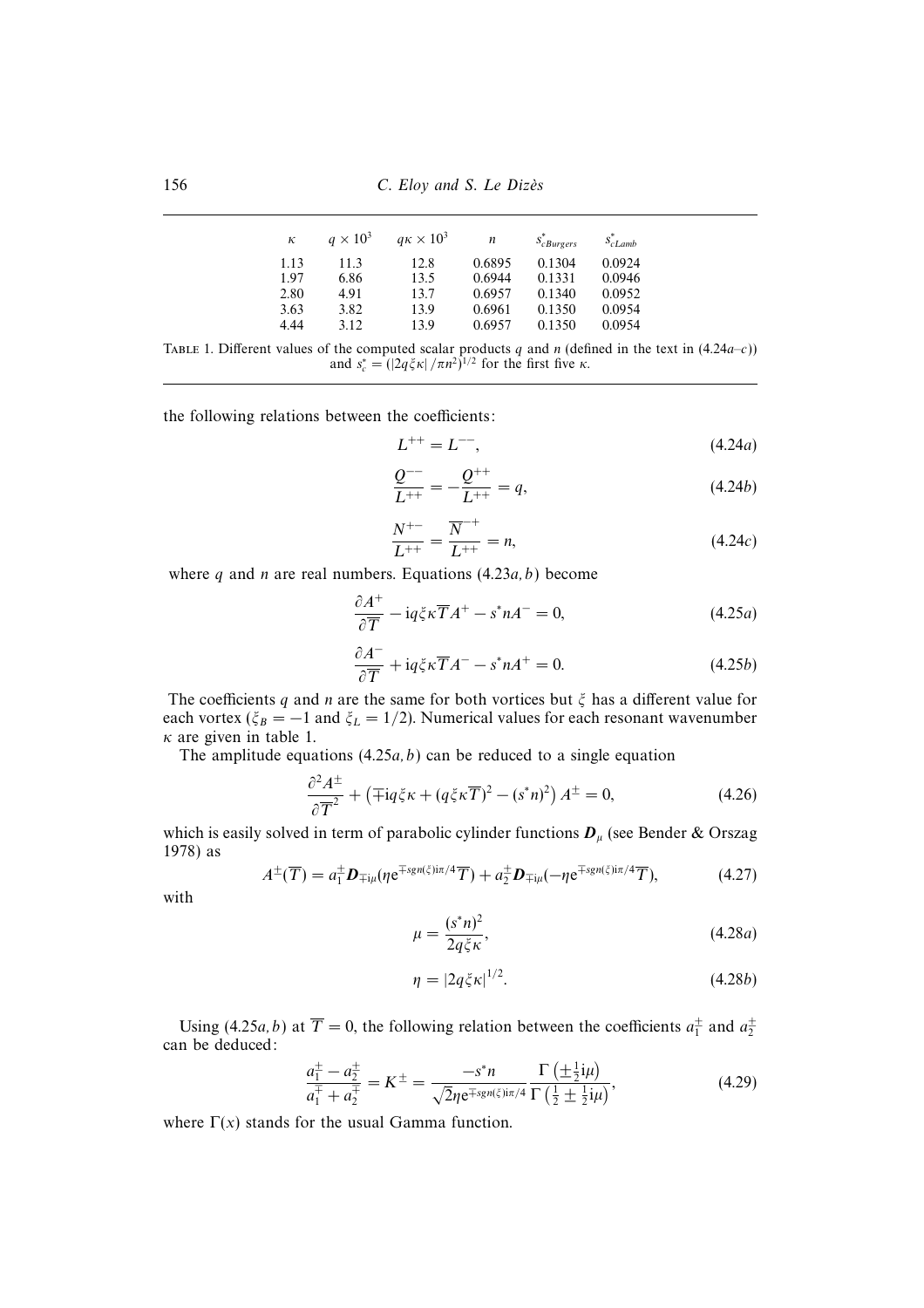

FIGURE 4. Typical temporal behaviour of the perturbation amplitude  $|A^{\pm}|$ . The graph shows the time evolution of  $|A^{\pm}|$  with the initial conditions (at  $\overline{T} = -100$ ):  $A^+ = i$ ,  $A^- = -i$  (in this case,  $A^+$ ) and  $A^-$  remain complex conjugates) for the smallest resonant wavenumber  $\kappa \approx 1.13$  and  $s^* = 0.2$ in the case of the Burgers vortex. The gain of the amplitude G is close to  $G_{max} \approx 20.6$ .

The behaviour of  $A^{\pm}$  given by expression (4.27) has already been analysed in Le Dizès *et al.* (1996). For small  $|\overline{T}|$ ,  $A^{\pm}$  grows as  $A^{\pm}(\overline{T}) \propto \exp(s^* n\overline{T})$  whereas  $A^{\pm}$  has, for large  $|\overline{T}|$ , an oscillating behaviour of the form

$$
A^{\pm}(\overline{T}) \underset{\overline{T}\to-\infty}{\sim} A^{\pm}_{-\infty}(\eta|\overline{T}|)^{\mp i\mu} \exp\left(\pm i(\eta\overline{T})^2/4\right), \tag{4.30a}
$$

$$
A^{\pm}(\overline{T}) \underset{\overline{T}\to+\infty}{\sim} A^{\pm}_{+\infty}(\eta|\overline{T}|)^{\mp i\mu} \exp\left(\pm i(\eta\overline{T})^2/4\right), \tag{4.30b}
$$

where  $A^{\pm}_{-\infty}$  and  $A^{\pm}_{+\infty}$  are amplitude factors at  $\overline{T} = -\infty$  and  $\overline{T} = +\infty$  respectively. A typical evolution for  $A^{\pm}$  is shown on figure 4. Using the asymptotic expansions of the parabolic functions and expression (4.29), both amplitude factors can be related through the expression

$$
A_{+\infty}^{\pm} = \frac{2B^{\pm}A_{-\infty}^{\mp} - (B^{+}B^{-} + 1)A_{-\infty}^{\pm}}{B^{+}B^{-} - 1},
$$
\n(4.31)

where  $B^{\pm} = K^{\pm} \tanh(\frac{1}{2} sgn(\xi) \pi \mu)$  and  $|B^{\pm}|^2 = B^{\pm} B^{-} = \tanh(\frac{1}{2} \pi |\mu|)$ . This expression shows that the helical wave amplitudes, before and after the resonance, are connected. The gain of amplitude across the region of resonance can be defined by the quantity

$$
G = \left(\frac{|A_{+\infty}^+|^2 + |A_{+\infty}^-|^2}{|A_{-\infty}^+|^2 + |A_{-\infty}^-|^2}\right)^{1/2}.\tag{4.32}
$$

This gain is calculated exactly as

$$
G2 = g1 + g2 \frac{a + \overline{a}}{1 + |a|^{2}},
$$
\n(4.33)

where

$$
g_1 = \frac{|B^+B^- + 1|^2 + 4|B^\pm|^2}{|B^+B^- - 1|^2} = 1 + 8\sinh\frac{\pi|\mu|}{2}\cosh\frac{\pi|\mu|}{2}e^{\pi|\mu|},\tag{4.34a}
$$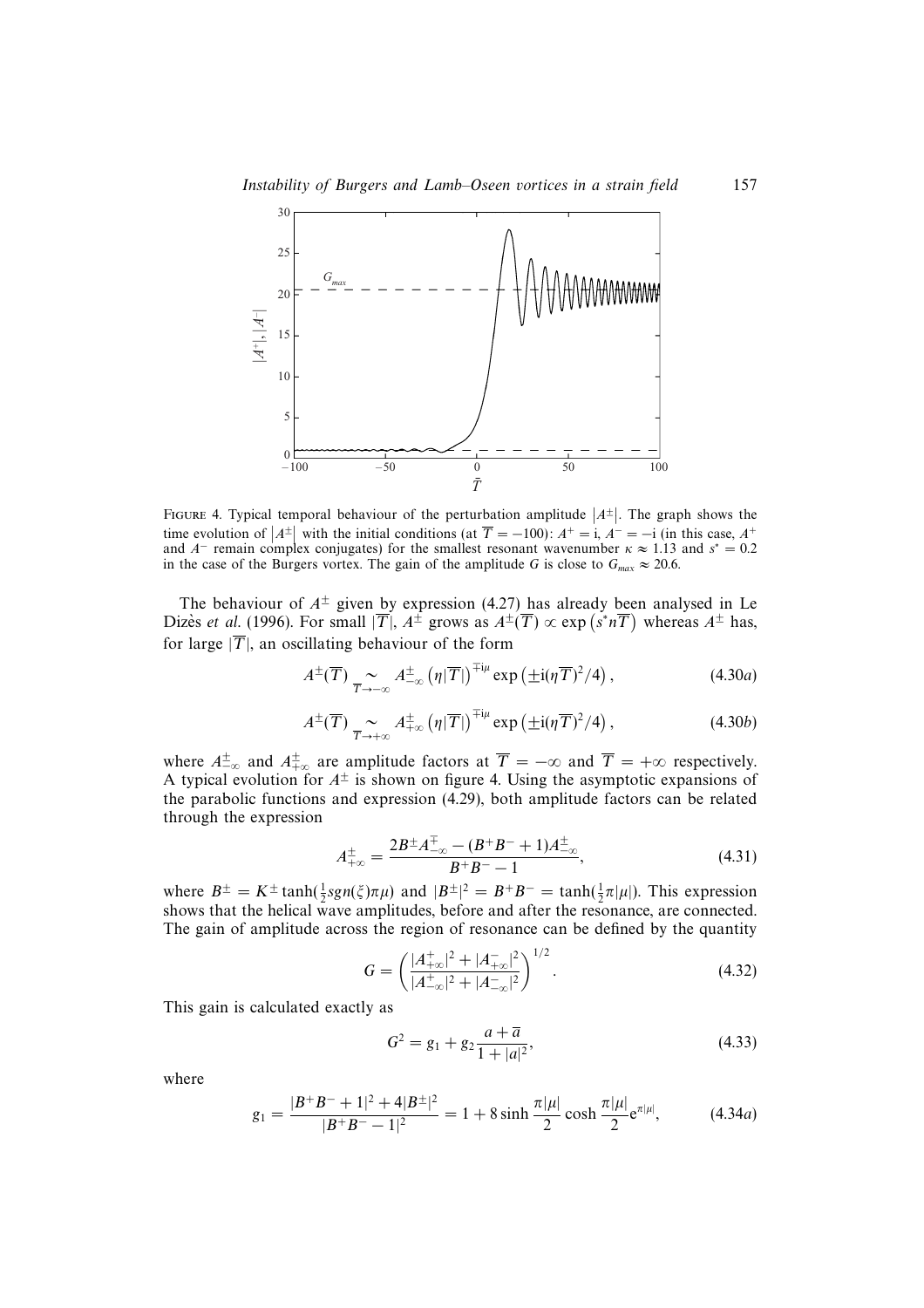

FIGURE 5. Plot of the maximum gain  $G_{max}$  as a function of  $s^*/|\xi|^{1/2}$  for the smallest resonant wavenumber  $\kappa \approx 1.13$ . Solid line:  $G_{max} = (g_1 + g_2)^{1/2}$ , dotted line:  $2 \exp(\frac{s^*}{s_c^*})^2$ .

$$
g_2 = 4|B^+|\frac{B^+B^-+1}{|B^+B^- - 1|^2} = 4\left(\tanh\frac{\pi|\mu|}{2}\right)^{1/2}\cosh\frac{\pi|\mu|}{2}e^{3\pi|\mu|/2},\tag{4.34b}
$$

$$
a = \frac{B^+ A^-_{-\infty}}{|B^+| A^+_{-\infty}}.\tag{4.34c}
$$

The gain G depends on the helical wave decomposition before the resonance. This dependence appears through the coefficient a which can take any value in the complex plane according to the relative amplitude and phase of the two waves before the resonance. This leads to the inequality  $g_1 - g_2 \le G^2 \le g_1 + g_2$  where the maximum value  $G_{max} = (g_1 + g_2)^{1/2}$  is reached for  $a = 1$ . In the limit  $e^{\pi |\mu|} \gg 1$ ,  $G_{max}$  reduces to a simple expression

$$
G_{max} \sim 2e^{\pi|\mu|} = 2e^{(s^*/s_c^*)^2},\tag{4.35}
$$

where

$$
s_c^{*^2} = \frac{|2q\zeta\kappa|}{\pi n^2}.
$$
\n(4.36)

The values of  $s_c^*$  for each vortex and each resonant wavenumber are given in table 1. The behaviour of  $G_{max}$  as a function of  $s^*/|\xi|^{1/2}$  is displayed on figure 5.

This figure constitutes an important result of the paper. Using  $|\zeta_B| = 1$  and  $|\xi_L| = 1/2$ , it gives the maximum gain  $G_{max}$  of the helical modes for the Burgers and Lamb–Oseen vortices in a strain field. Assuming that  $G_{max} > 10^4$  is sufficient to destabilize the vortex, it then provides an explicit criterion of 'instability' which is  $s^* \geq 0.4$  for the Burgers vortex, and  $s^* \geq 0.3$  for the Lamb–Oseen vortex. Figure 5 will also be used in the next section to determine the instability properties of an arbitrarily stretched vortex.

#### 5. Instability characteristics

In the first part of this section, the dependence of the instability characteristics on the strain rate is analysed. In particular, it is argued that the strain rate in the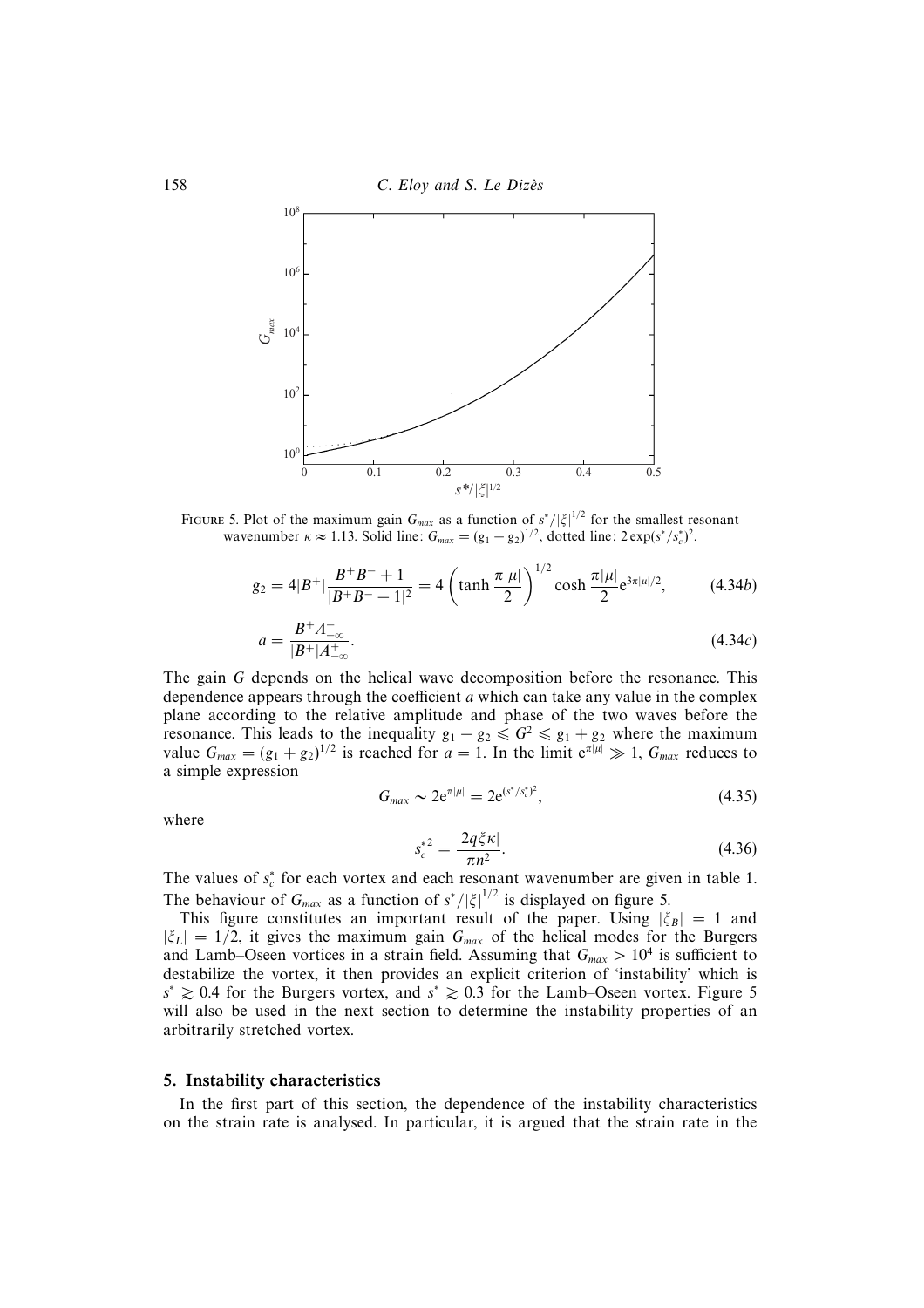|                       | Rankine    |        | Gaussian   |          |            |
|-----------------------|------------|--------|------------|----------|------------|
|                       | $\kappa_1$ | К2     | $\kappa_1$ | $\kappa$ | Elliptical |
| к                     | 2.50       | 4.35   | 1.13       | 1.97     | ___        |
| $\sigma / s_{\infty}$ | 1.1416     | 1.1390 | 1.3790     | 1.3888   | 0.5625     |
| $\sigma/s_0$          | 0.5708     | 0.5694 | 0.5462     | 0.5500   | 0.5625     |

TABLE 2. Growth rate  $\sigma$  of the TWMS instability for the Rankine vortex, the Gaussian vortex and the pure elliptical flow for the first two resonant wavenumbers  $\kappa$  according to the strain rate at  $r = \infty$  and  $r = 0$  ( $s_{\infty}$  and  $s_0$  respectively).

vortex core could be the main parameter governing the transient growth rate of the instability. The effect of the vorticity profile on that parameter is also addressed using a simple example. In the second part, we focus on the role of stretching in the instability process. The present study is generalized to Gaussian vortices in an arbitrary time-dependent stretching field.

#### 5.1. Dependence on the strain rate

The coefficient n in  $(4.23a, b)$  measures the strength of the instability. Without stretching or viscous effects, the growth rate of the helical waves is (written in a dimensional form)

$$
\sigma = 2ns.\tag{5.1}
$$

This quantity corresponds to the growth rate of the TWMS instability in the case of a Gaussian vorticity profile. In table 2, this growth rate is compared to the values obtained for the Rankine vortex for the two smallest non-zero wavenumbers (Tsai & Widnall 1976). The growth rate is normalized by the strain rate at infinity in the third row, and by the strain rate in the vortex centre in the last row. It is important to point out that growth rates are very similar when normalized with the strain rate in the vortex centre and very close to the value  $\sigma_E/s = \frac{9}{16} = 0.5625$  obtained for a pure elliptical flow (Waleffe 1990). This emphasizes the intimate link between the TWMS instability and the elliptical instability already mentioned in the introduction. This result was expected for large wavenumbers because of the localization near the vortex centre of such modes. However, in the present case, it is surprising to observe so small a correction with respect to the elliptical instability characteristics as the unstable modes spread over a fairly large region (see figure 3). Based on the results for the Rankine and Gaussian vortices, it is natural to conjecture that for other vorticity profiles a good estimate for the TWMS instability growth rate is given by the growth rate of the elliptical instability of the centre, i.e.  $\sigma = \frac{9}{16} s_0$  where  $s_0$  is the vortex-centre strain rate.

The nature of the vorticity profile has an indirect effect on the TWMS instability growth rate as it modifies the ratio  $s_0$  between the external strain rate at infinity and the strain rate in the vortex centre. In particular, this ratio is 2 for a Rankine vortex while it is  $s_0 \approx 2.525$  for the Gaussian vortex. One could then naturally address the question whether there exists a vorticity profile that maximizes this ratio, and which, consequently could maximize the growth rate. This issue is now addressed for a simple class of vortices: the generalized Rankine vortices whose vorticity distribution is given on figure 6. These vortices are characterized by the relative size of the 'band' around the vortex core, i.e. by its width  $b - 1$ ,  $(b > 1)$  and its strength a. After a long but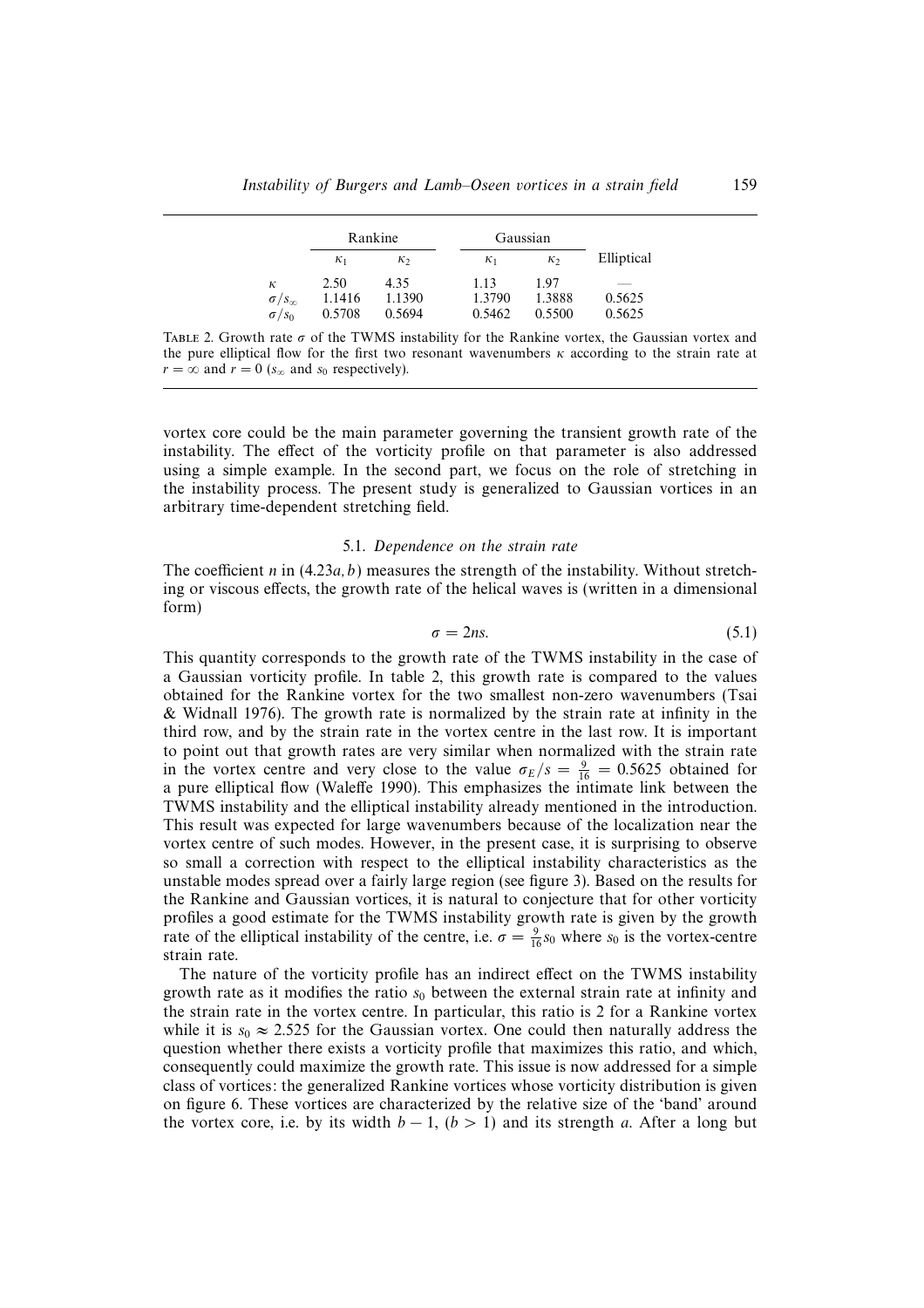



Figure 6. Vorticity distribution of the generalized Rankine vortex.

straightforward calculation, an expression for  $s_0$  is obtained as

$$
s_0 = \frac{2b^2(1 + a(b^2 - 1))}{b^2 + \frac{1}{2}a(b^4 - 1) + \frac{1}{2}a^2(b^2 - 1)^2}.
$$
\n(5.2)

If one allows negative  $a$ , this expression has no upper limit. Thus, the strain in the vortex centre is *a priori* as large as wanted. However, vortices with  $a < 0$  are unstable with respect to centrifugal instability since  $(rV_\theta(r))^2$  is no longer an increasing function (Rayleigh criterion) in such a case. If one only considers centrifugally stable vortices,  $s_0$  reaches a maximum value  $s_{0max} = 4$  in the limit of large circulation and small strength ( $b^2a \gg 1$  with  $a \ll 1$ ). Although this value is finite, it is nevertheless larger than the one obtained for the vortices mentioned above.

#### 5.2. Dependence on the stretching rate

For both Burgers and Lamb–Oseen vortices, the TWMS instability has been shown to be transient due to the time variation of the product  $k\delta$ . This effect is expressed in the parameter  $\xi$  appearing in expression (4.36) for  $s_c^*$ <sup>2</sup>. The modulus of this parameter actually gives the evolution time scale of the product  $k\delta$  at the moment of resonance. It can be written with dimensional quantities as

$$
\xi = \frac{\delta_0^2}{v} \left[ \frac{1}{k\delta} \frac{dk\delta}{dt} \right]_{k_0 \delta_0 = \kappa, t = 0},
$$
\n(5.3)

where  $\delta_0$  and  $k_0$  are the initial values of radius and wavenumber at resonance. Time variations are directly connected to the stretching field applied to the vortex. They can be calculated for any time-varying stretching field  $U_{\gamma} = (-\frac{1}{2}\gamma(t)x, -\frac{1}{2}\gamma(t)y, \gamma(t)z)$ as follows. The evolution of the axial wavenumber is governed by (3.2). Its general solution is

$$
k(t) = \frac{k_0}{S(t)},\tag{5.4}
$$

where

$$
S(t) = \exp\left(\int_0^t \gamma(u) \mathrm{d}u\right). \tag{5.5}
$$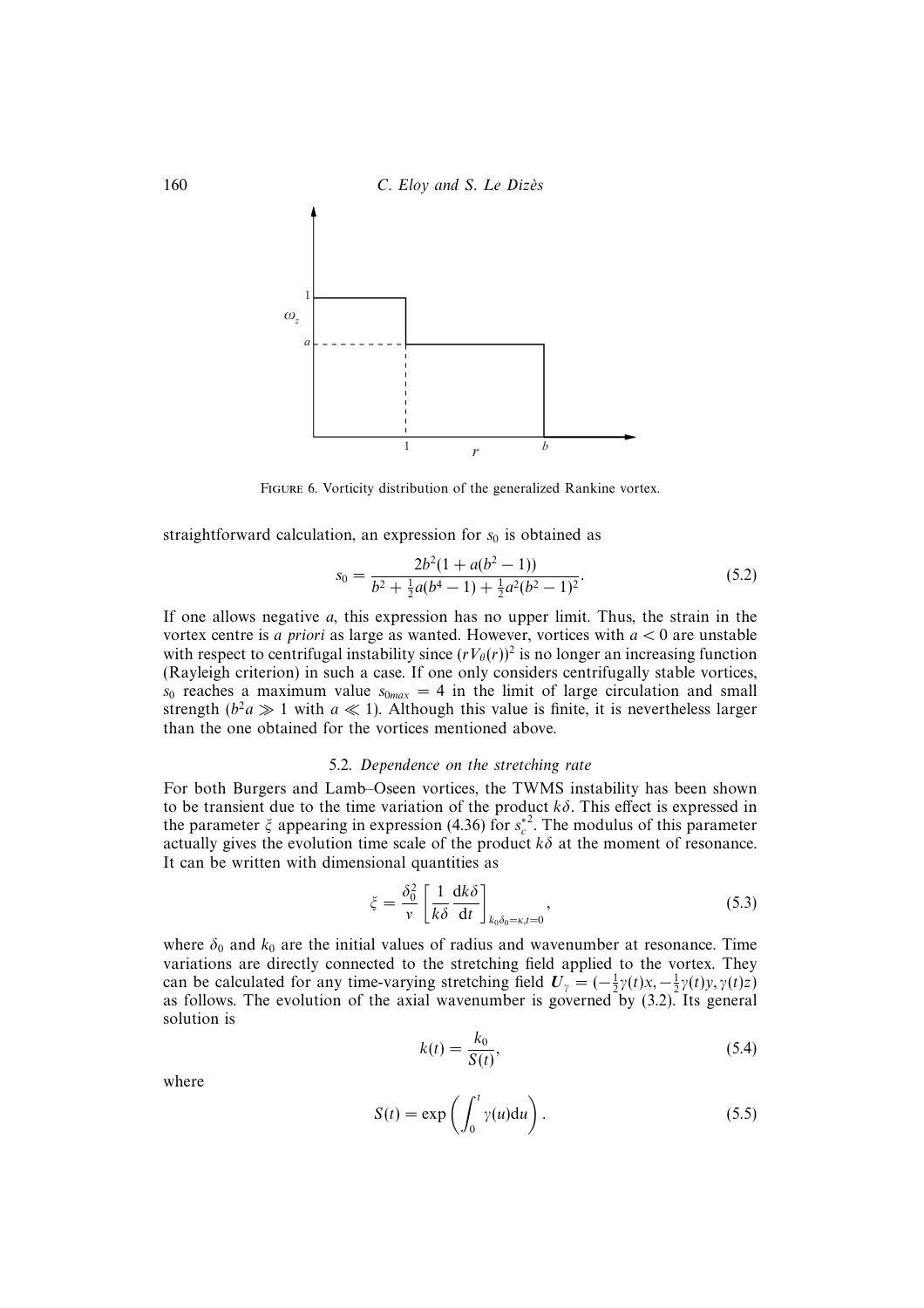The variation of the radius can be obtained from the Lundgren transform (Lundgren 1982). This transform gives the vorticity field of any two-dimensional solution subjected to an arbitrary perpendicular stretching field. For a time-varying stretching rate  $\gamma(t)$ , the vortex is then still given by (2.3) and (2.6a–d) but its radius now evolves according to

$$
\delta^2 = \frac{\delta_0^2 + v \int_0^t S(u) \mathrm{d}u}{S(t)}.\tag{5.6}
$$

It follows that, in the general case,

$$
k\delta = \frac{k_0}{(S(t))^{\frac{3}{2}}} \left( \delta_0^2 + v \int_0^t S(u) \mathrm{d}u \right)^{1/2}.
$$
 (5.7)

Expression (5.3) for  $\xi$  then becomes

$$
\xi = -\frac{3}{2} \left( \gamma^* - \frac{1}{3} \right),\tag{5.8}
$$

where  $\gamma^*$  is the dimensionless stretching rate at resonance:

$$
\gamma^* = \frac{\gamma_0 \delta_0^2}{v}.\tag{5.9}
$$

Expression (5.8) shows the effect of the stretching rate on the stability properties of the vortex. Indeed, as  $|\xi|$  decreases, the gain increases, and consequently the vortex becomes more unstable. It confers on stretching a non-trivial role: increasing the stretching rate is destabilizing for the Lamb–Oseen vortex but stabilizing for the Burgers vortex. Moreover, it is worth noting that for given radius and circulation, the Lamb–Oseen vortex is more unstable than the Burgers vortex.

The most unstable vortex corresponds to a configuration for which  $\gamma^* = \frac{1}{3}$ . For this value, the maximum gain  $G_{max}$  computed above becomes infinite which shows that the present analysis no longer applies. This is actually due to the vanishing of the time-dependent term in the amplitude equations  $(4.25a, b)$  which should be replaced by the first non-zero term in the Taylor expansion of  $k\delta$ . Both the scaling and the amplitude equation are therefore modified in such a case but a similar analysis can be carried out to compute the exact gain  $G<sub>max</sub>$ . All the time-dependent terms of the Taylor expansion can even be zero, if  $k\delta$  remains constant. This occurs for the particular time-dependent stretching rate

$$
\gamma(t) = \frac{1}{2t + 3\delta_0^2/v},\tag{5.10}
$$

which is obtained by solving the differential equation deduced from (5.7). If one agrees with the analysis of §3, this last case should be the most unstable configuration since  $k\delta$  does not leave the unstable band around the resonant wavenumber (see figure  $2a, b$ ). One then expects the amplitude of the perturbation to evolve at leading order according to  $A^{\pm} \propto \exp(2nst)$  as long as second-order effects are negligible, which means instability if  $s^* \gg 1/R_r^{1/2}$ .

#### 6. Discussion

In this paper, we have studied the linear stability of a family of stretched vortices including the Burgers and Lamb–Oseen vortices subjected to a perpendicular strain field in the limit of large Reynolds numbers  $R_r$ , small strain and small stretching. The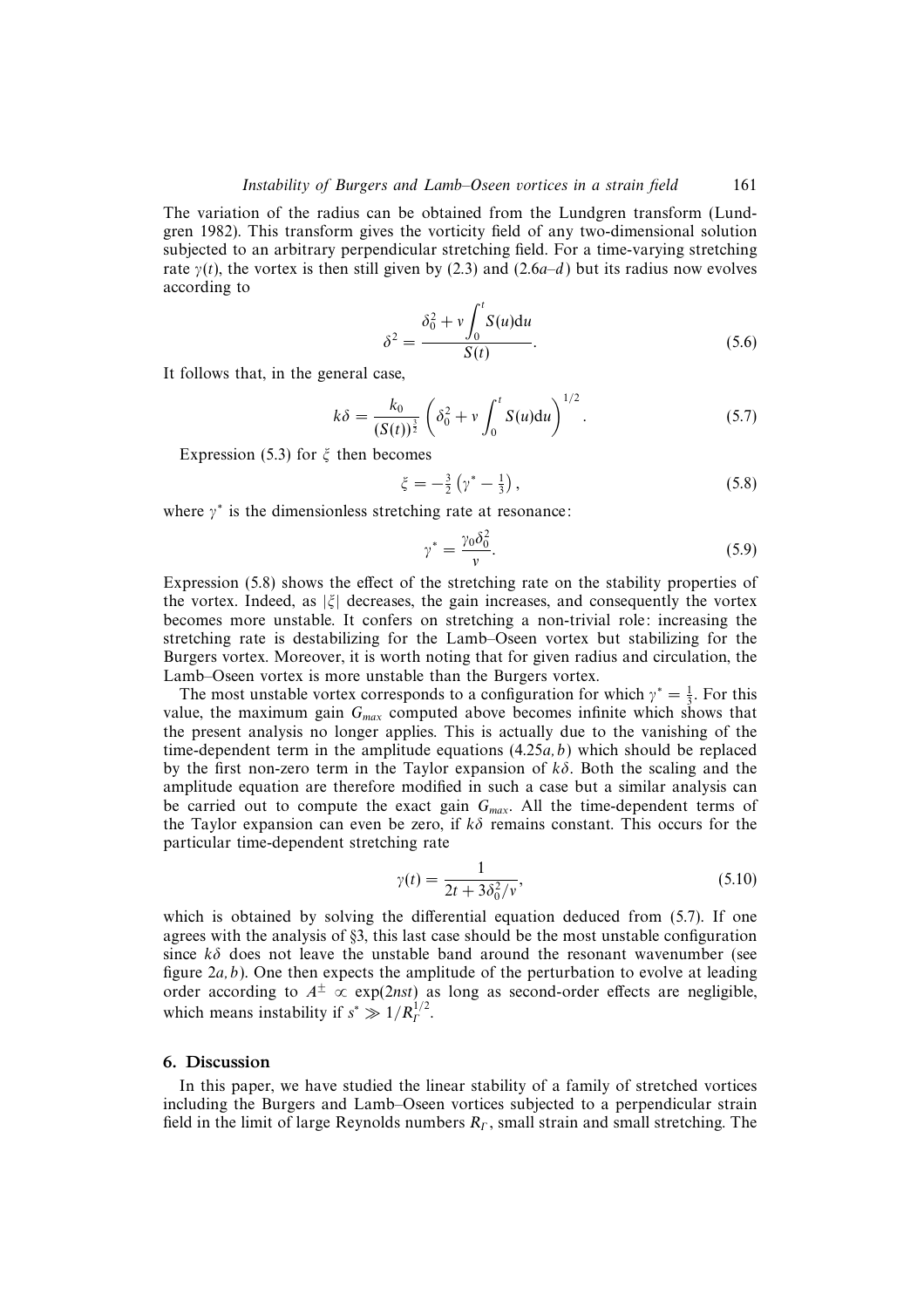



FIGURE 7. Level curves of the maximum gain  $G_{max}$  in the ( $\gamma^*$ , s<sup>\*</sup>)-plane. The Burgers and Lamb–Oseen vortices correspond to  $\gamma^* = 1$  and  $\gamma^* = 0$  respectively. Dotted line:  $G_{max} = 10^3$ , solid line:  $G_{max} = 10^4$ , dashed line:  $G_{max} = 10^5$ .

destabilization by the resonance mechanism described by Tsai & Widnall (1976) and Moore & Saffman (1975) has been considered and generalized to take into account viscous and stretching effects. The main modification has been the introduction of a transient aspect in the instability mechanism which has been related to the time evolution of the dimensionless axial wavenumber  $k\delta$  of the resonant helical waves.

The instability properties have been connected to the values of two dimensionless parameters:  $s^* = 2s\delta^2 R_I^{1/2}/\Gamma$  and  $\gamma^* = \gamma \delta^2/\nu$ , where s is the perpendicular strain rate,  $\gamma$  the stretching rate,  $\delta$  the vortex radius and  $\Gamma$  the circulation. The Burgers and Lamb–Oseen vortices are two particular cases associated with the values  $\gamma^* = 1$ and  $\gamma^* = 0$  respectively. The maximum gain of amplitude of the helical waves has been computed. The result is summarized on figure 7 which displays the level curves of the maximum gain in the ( $\gamma^*$ , s<sup>\*</sup>)-plane. This graph characterizes the sensitivity of the vortex to the resonance mechanism. In particular, if the vortex parameters ( $\gamma^*$ , s<sup>\*</sup>) correspond to a point above the solid curve in figure 7, the amplitude gain of the resonant waves is larger than  $10<sup>4</sup>$ . In such a case, the sensitivity is so important that one expects the vortex not to survive. For the Burgers vortex, this condition reduces to  $s/\gamma > 0.2 R_f^{1/2}$ , which means that only strong biaxial configurations are destabilized by resonance. For the particular stretching parameter  $\gamma^* = \frac{1}{3}$ , the gain is exponentially large (as  $R_F \to \infty$ ) for all  $s^* = O(1)$ . For a fixed  $s^* \neq 0$ , the most unstable vortex is then always obtained as  $\gamma^* \to \frac{1}{3}$ . Note however that the vortices are linearly stable with respect to infinitesimal perturbations since the gain is always finite.

The influence of the vorticity profile on the instability characteristics has also been studied. We have noticed that the growth rate of TWMS instability for both Rankine and Gaussian vortices is well approximated by the growth rate associated with the elliptical instability of its core, i.e.  $\sigma \approx \frac{9}{16} s_0$  where  $s_0$  is the perpendicular strain rate in the vortex centre. But, we have shown that the ratio of this local strain rate to the external strain rate depends on the vorticity profile and can even reach arbitrarily large values for particular cases.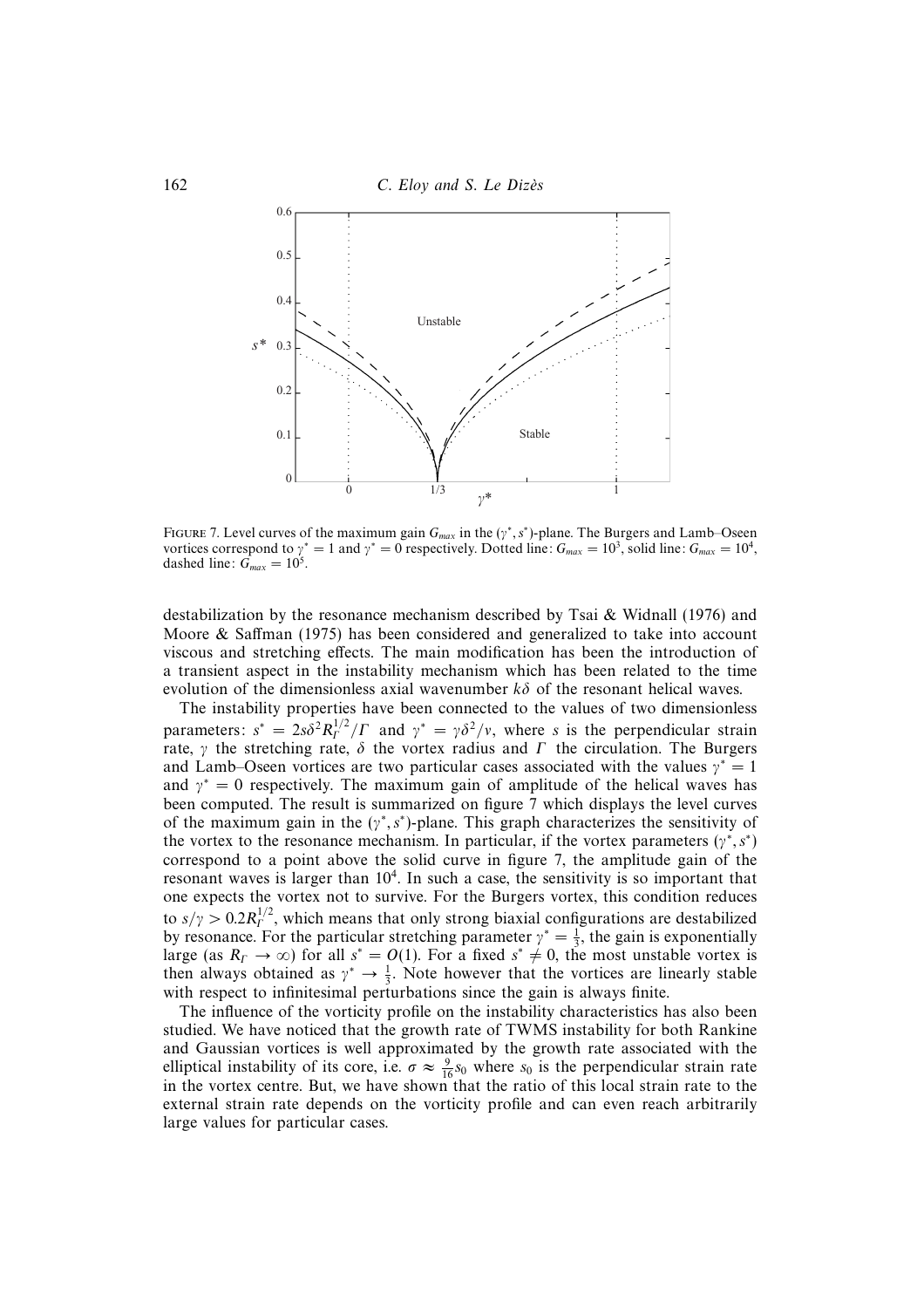

Figure 8. Contour plot of the magnitude of the dimensionless vorticity where the perturbation is such that  $A^+ = A^-$  and  $v_\theta/V_\theta = 0.\overline{4}$  in  $r = 0$ . (a) Three-dimensional representation for  $\|\omega\| = 0.09$ . (b) Contour plots in the plane  $z = 0$ , the bold line represents the contour  $\|\omega\| = 0.09$ .

The unstable mode is formed of two helical waves of azimuthal wavenumber  $m = -1$  and  $m = 1$ . There is a priori a discrete infinity of unstable axial wavenumbers. But if viscous effects on the perturbation are considered (these effects are negligible in the asymptotic analysis of §4), one expects the smallest non-zero wavenumber to be selected. The basic vortex plus the unstable mode are displayed on figure 8. Note that the two helices associated with the two helical modes compensate to form a sinuous deformation of the vortex filament.

A large part of the paper was focused on the analysis of the transient growth of the resonant helical waves. Amplitude equations  $(4.25a, b)$ , which fully describe the complex interactions of these waves in time, have been derived. They can be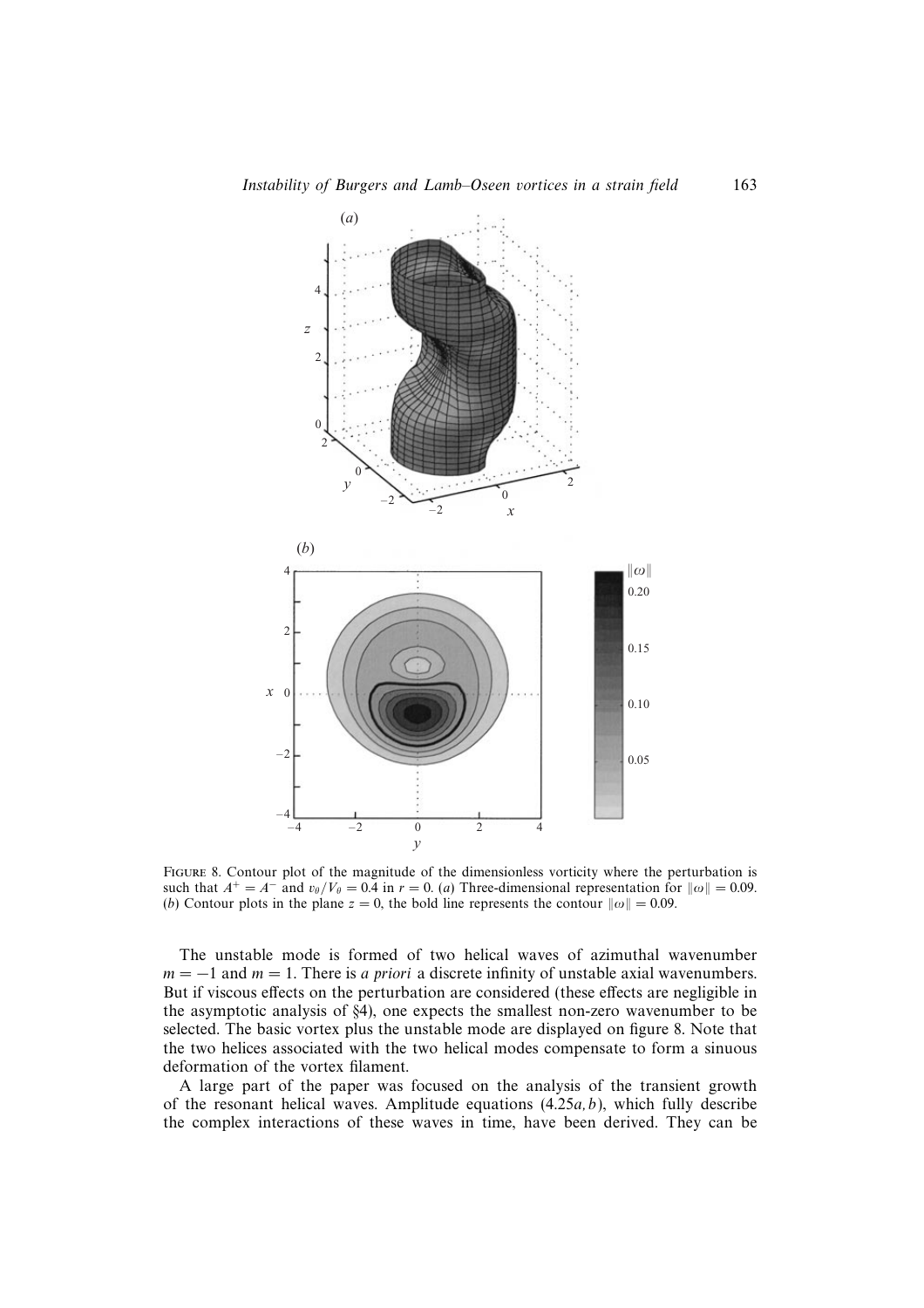#### 164 C. Eloy and S. Le Dizès

generalized to account for slow axial variation along the vortex by introducing a dependence of the perturbation on the slow variable  $\overline{Z} = z/\varepsilon$  (see e.g. Moore & Saffman 1975). The resulting equations are

$$
\frac{\partial A^{+}}{\partial \overline{T}} - q \frac{\partial A^{+}}{\partial \overline{Z}} - i q \xi \kappa \overline{T} A^{+} - s^{*} n A^{-} = 0, \qquad (6.1a)
$$

$$
\frac{\partial A^{-}}{\partial \overline{T}} + q \frac{\partial A^{-}}{\partial \overline{Z}} + i q \xi \kappa \overline{T} A^{-} - s^{*} n A^{+} = 0.
$$
 (6.1*b*)

These equations allow a description of the destabilization process in the case of localized perturbations as well as in a geometry confined in the z-direction. They also show that a small change in the axial wavenumber can be treated as a mere time shift.

In this paper, we have considered a particular perturbation composed of helical modes with azimuthal wavenumber  $m = +1$  but the present study can be easily applied to other combinations of modes. Basically any combination of two waves having the same frequency, the same axial wavenumber, and azimuthal wavenumbers differing by 2 constitutes a configuration which resonates with the strain field. For a bounded elliptical vortex with uniform vorticity, Waleffe (1989) showed that the maximum growth rate of such combinations depends slightly on their azimuthal wavenumber. This growth rate similarity could explain the rich dynamical behaviour of vortices in experiments and numerical simulations of high-Reynolds-number flows (Cadot *et al.* 1995; Arendt *et al.* 1998). Indeed, a combination of modes  $m = 0$  and  $m = 2$  could account for the spliting of vortices while modes  $m = 1$  and  $m = 3$  could be responsible for the formation of strands. However, for low-Reynolds-number flows, viscosity is expected to strongly filter large azimuthal wavenumbers as well as large axial wavenumbers. This may explain why only helical modes were observed in several experiments (for instance, Leweke & Williamson 1998a and Gledzer & Ponomarev 1992).

Nevertheless, an improved understanding of the complex behaviour of vortices observed in experiments probably requires the introduction of nonlinearities in the present analysis. Very few results have been obtained so far. Waleffe (1989) considered weakly nonlinear effects in the case of bounded elliptical flows. He showed that nonlinearity tends to detune the axial wavenumbers of the resonant modes, and to generate a rotation of the perturbation around the vortex axis, in agreement with the local induction approximation for plane slender vortices (see Saffman 1992). Lifschitz & Fabijonas (1996) and Fabijonas, Holm & Lifschitz (1997) studied the secondary instability of unbounded circular and elliptical flows respectively. They obtained the surprising result that the uniform basic flow plus an inertial wave could become unstable with an unbounded growth rate. It would be very interesting to extend their theory to the present framework. This could indeed give an alternative explanation for the bursting of vortex filaments. We also pointed out above that vortices are also subject to the tilting instability when they are placed in a strong biaxial strain field. It would be interesting to analyse this instability in detail to fully understand its role in real experimental configuration.

This work has benefitted from discussions with M. Rossi. We kindly thank him for his interest and encouragement.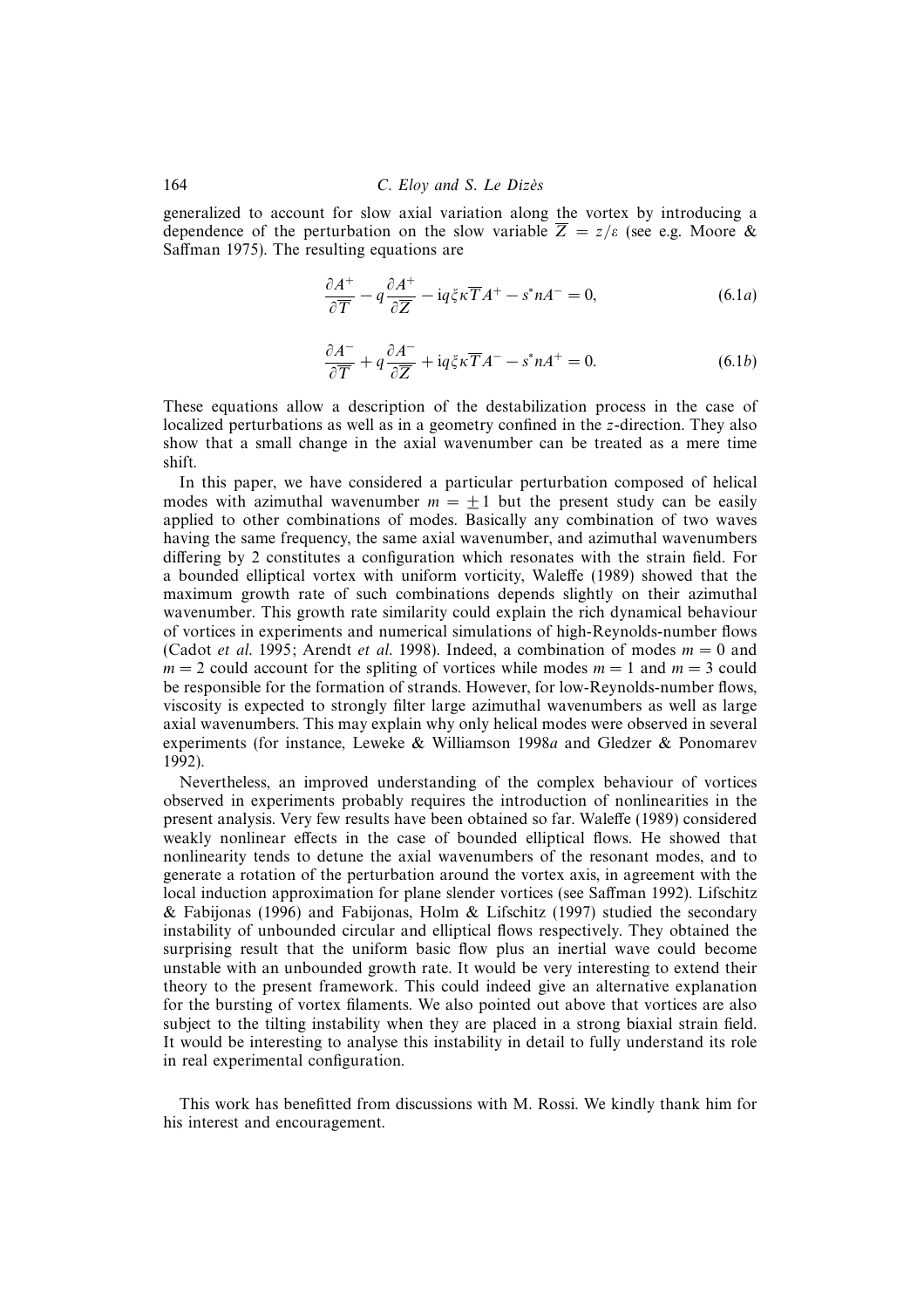#### **REFERENCES**

- ARENDT, S., FRITTS, D. C. & ANDREASSEN, Ø. 1998 Kelvin twist waves in the transition to turbulence. Eur. J. Mech. B/Fluids **17**, 595–604.
- Ash, R. L. & Khorrami, M. R. 1995 Vortex stability. In Fluid Vortices (ed. S. I. Green), Chap. VIII, pp. 317–372. Kluwer.
- Bayly, B. J. 1986 Three-dimensional instability of elliptical flow. Phys. Rev. Lett. **57**, 2160–2163.
- BAYLY, B. J., HOLM, D. D. & LIFSCHITZ, A. 1996 Three-dimensional stability of elliptical vortex columns in external strain flows. Phil. Trans. R. Soc. Lond. A **354**, 895–926.
- BENDER, C. M. & ORSZAG, S. A. 1978 Advanced Mathematical Methods for Scientists and Engineers. McGraw-Hill.
- BERNOFF, A. J. & LINGEVITCH, J. F. 1994 Rapid relaxation of an axisymmetric vortex. Phys. Fluids **6**, 3717–3723.
- CADOT, O., DOUADY, S. & COUDER, Y. 1995 Characterization of the low pressure filaments in three-dimensional turbulent shear flow. Phys. Fluids **7**, 630–646.
- CAMBON, C., BENOIT, J.-P., SHAO, L. & JACQUIN, L. 1994 Stability analysis and large-eddy simulation of rotating turbulence with organized eddies. J. Fluid Mech. **278**, 175–200.
- Craik, A. D. D. 1989 The stability of unbounded two- and three-dimensional flows subject to body forces: some exact solutions. J. Fluid Mech. **198**, 275–292.
- Craik, A. D. D. & Criminale, W. O. 1986 Evolution of wavelike disturbances in shear flows: a class of exact solutions of the Navier-Stokes equations. Proc. R. Soc. Lond. A **406**, 13–26.
- Escudier, M. P. 1984 Observations of the flow produced in a cylinder container by a rotating endwall. Exps. Fluids **2**, 189–196.
- Fabijonas, B., Holm, D. D. & Lifschitz, A. 1997 Secondary instabilities of flows with elliptical streamlines. Phys. Rev. Lett. **78**, 1900–1903.
- Foster, G. K. & Craik, A. D. D. 1996 The stability of three-dimensional time-periodic flows with ellipsoidal stream surfaces. J. Fluid Mech. **324**, 379–391.
- GLEDZER, E. B. & PONOMAREV, V. M. 1992 Instability of bounded flows with elliptical streamlines. J. Fluid Mech. **240**, 1–30.
- JIMÉNEZ, J., MOFFATT, H. K. & VASCO, C. 1996 The structure of the vortices in freely decaying two dimensional turbulence. J. Fluid Mech. **313**, 209–222.
- JIMÉNEZ, J., WRAY, A. A., SAFFMAN, P. G. & ROGALLO, R. S. 1993 The structure of intense vorticity in homogeneous isotropic turbulence. J. Fluid Mech. **255**, 65–90.
- Kawahara, G., Kida, S., Tanaka, M. & Yanase, S. 1998 Wrap, tilt and stretch of vorticity lines around a strong thin straight vortex tube in a simple shear flow. J. Fluid Mech. **353**, 115–162.
- LANDMAN, M. J. & SAFFMAN, P. G. 1987 The three-dimensional instability of strained vortices in a viscous fluid. Phys. Fluids **30**, 2339–2342.
- Leblanc, S. & Cambon, C. 1998 Effects of the Coriolis force on the stability of Stuart vortices. J. Fluid Mech. **356**, 353–379.
- Le Dizès, S., Rossi, M. & MoFFATT, H. K. 1996 On the three-dimensional instability of elliptical vortex subjected to stretching. Phys. Fluids **8**, 2084–2090.
- Leibovich, S. & Holmes, P. 1981 Global stability of the Burgers' vortex. Phys. Fluids **24**, 548–549.
- Leweke, T. & Williamson, C. H. K. 1998a Cooperative elliptic instability of a vortex pair. J. Fluid Mech. **360**, 85–119.
- LEWEKE, T. & WILLIAMSON, C. H. K. 1998b Three-dimensional instabilities in wake transition. Eur. J. Mech. B/Fluids **17**, 571–586.
- Lifschitz, A. & Fabijonas, B. 1996 A new class of instabilities of rotating fluids. Phys. Fluids **8**, 2239–2241.
- Lifschitz, A. & Hameiri, E. 1991 Local stability conditions in fluid dynamics. Phys. Fluids A **3**, 2644–2651.
- Lundgren, T. S. 1982 Strained spiral vortex model for turbulent fine structure. Phys. Fluids **25**, 2193–2203.
- Malkus, W. V. R. 1989 An experimental study of global instabilities due to tidal (elliptical) distortion of a rotating elastic cylinder. Geophys. Astrophys. Fluid Dyn. **48**, 123–134.
- Miyazaki, T. & Fukumoto, Y. 1992 Three-dimensional instability of strained vortices in stably stratified fluid. Phys. Fluids A **4**, 2515–2522.